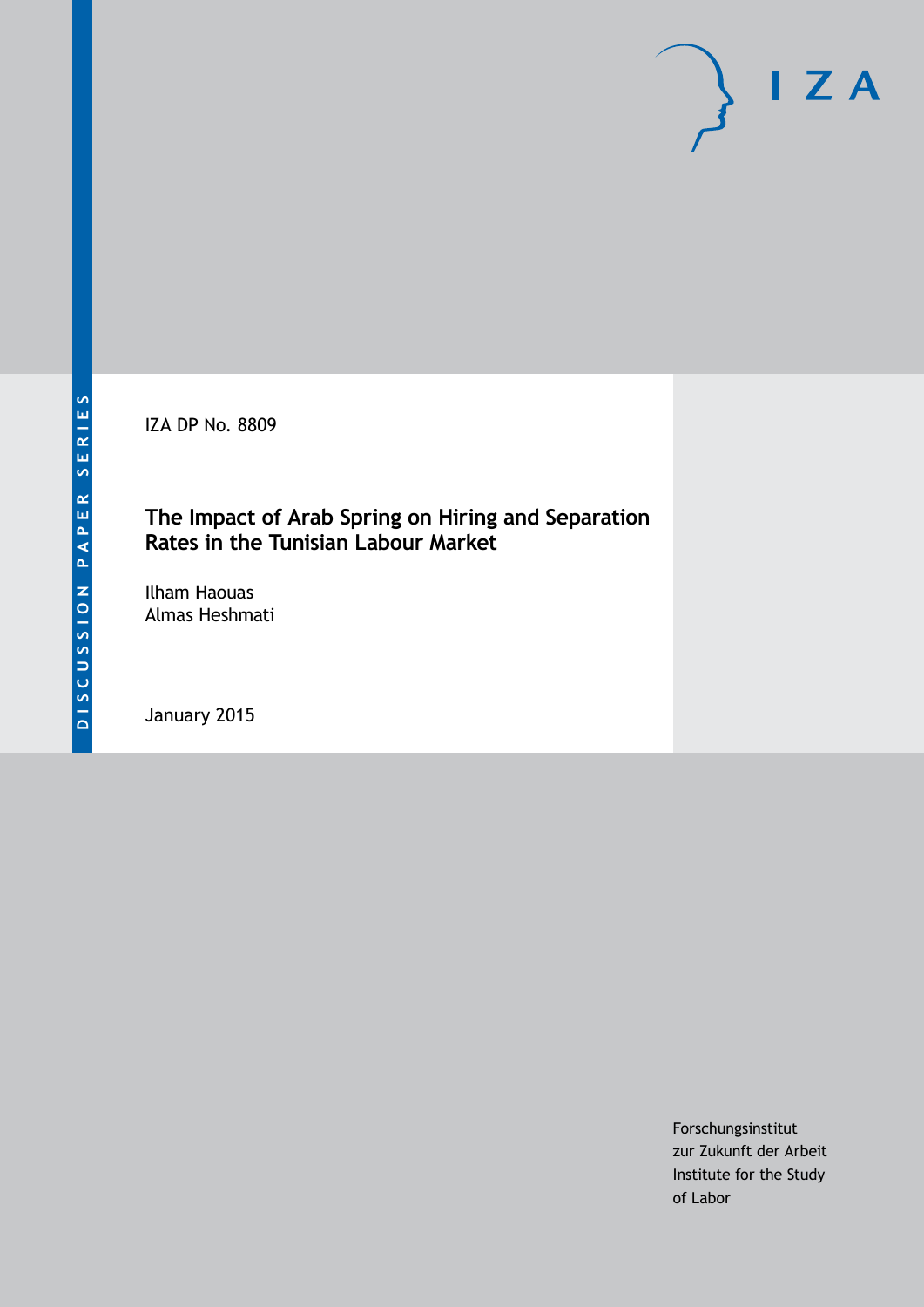# **The Impact of Arab Spring on Hiring and Separation Rates in the Tunisian Labour Market**

## **Ilham Haouas**

*Abu Dhabi University*

## **Almas Heshmati**

*JIBS, Jönköping University, Sogang University and IZA*

## Discussion Paper No. 8809 January 2015

IZA

P.O. Box 7240 53072 Bonn **Germany** 

Phone: +49-228-3894-0 Fax: +49-228-3894-180 E-mail: [iza@iza.org](mailto:iza@iza.org)

Any opinions expressed here are those of the author(s) and not those of IZA. Research published in this series may include views on policy, but the institute itself takes no institutional policy positions. The IZA research network is committed to the IZA Guiding Principles of Research Integrity.

The Institute for the Study of Labor (IZA) in Bonn is a local and virtual international research center and a place of communication between science, politics and business. IZA is an independent nonprofit organization supported by Deutsche Post Foundation. The center is associated with the University of Bonn and offers a stimulating research environment through its international network, workshops and conferences, data service, project support, research visits and doctoral program. IZA engages in (i) original and internationally competitive research in all fields of labor economics, (ii) development of policy concepts, and (iii) dissemination of research results and concepts to the interested public.

<span id="page-1-0"></span>IZA Discussion Papers often represent preliminary work and are circulated to encourage discussion. Citation of such a paper should account for its provisional character. A revised version may be available directly from the author.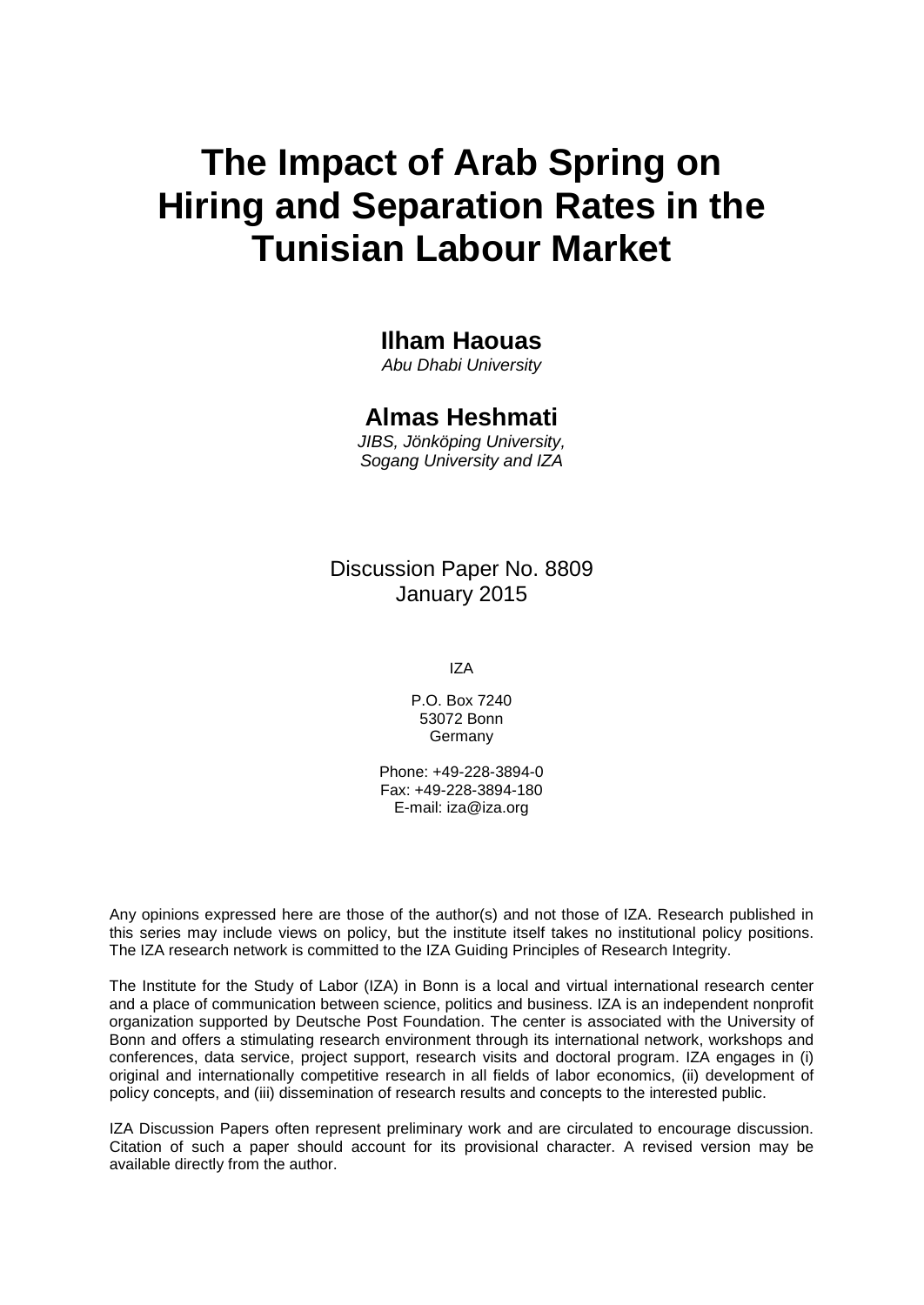IZA Discussion Paper No. 8809 January 2015

# **ABSTRACT**

# **The Impact of Arab Spring on Hiring and Separation Rates in the Tunisian Labour Market[\\*](#page-1-0)**

This paper analyses the hiring and separation rates in Tunisia before and after the Arab Spring of 2011. Several models are specified to study employment decisions based on quarterly administrative firm level data over the period of 2007 to 2012. The data provides information about important firm characteristics such as industry sector, number of hiring and separation, total employment effects and composition of labour force by gender, managerial level and age cohorts. Six models are estimated to investigate hiring, separation, hiring rate, separation rate, mobility, and net-employment. The results indicate presence of continued risk factors in Tunisia's labour market resulting from the global financial crisis in 2008 and the Arab Spring in 2011. Hiring was little changed during this time period, and the results suggest that factors that impact separation decisions remained present in Tunisia's labour market. In addition, the paper looks at various social issues such as youth unemployment and infer on how more efficient policy actions that will further engage the private sector could result in more sustainable positive net-employment and increased labour mobility.

JEL Classification: E24, J23, J63

Keywords: hiring, separation, labour mobility, net-employment, informal sector, Tunisia, Arab Spring, global financial crisis

Corresponding author:

Almas Heshmati Jönköping International Business School (JIBS) Jönköping University Room B5017 P.O. Box 1026 SE-551 11 Jönköping Sweden E-mail: [almas.heshmati@gmail.com](mailto:almas.heshmati@gmail.com)

The authors would like to thank Mrs. Khalid for her excellent assistance during the preparation of this paper.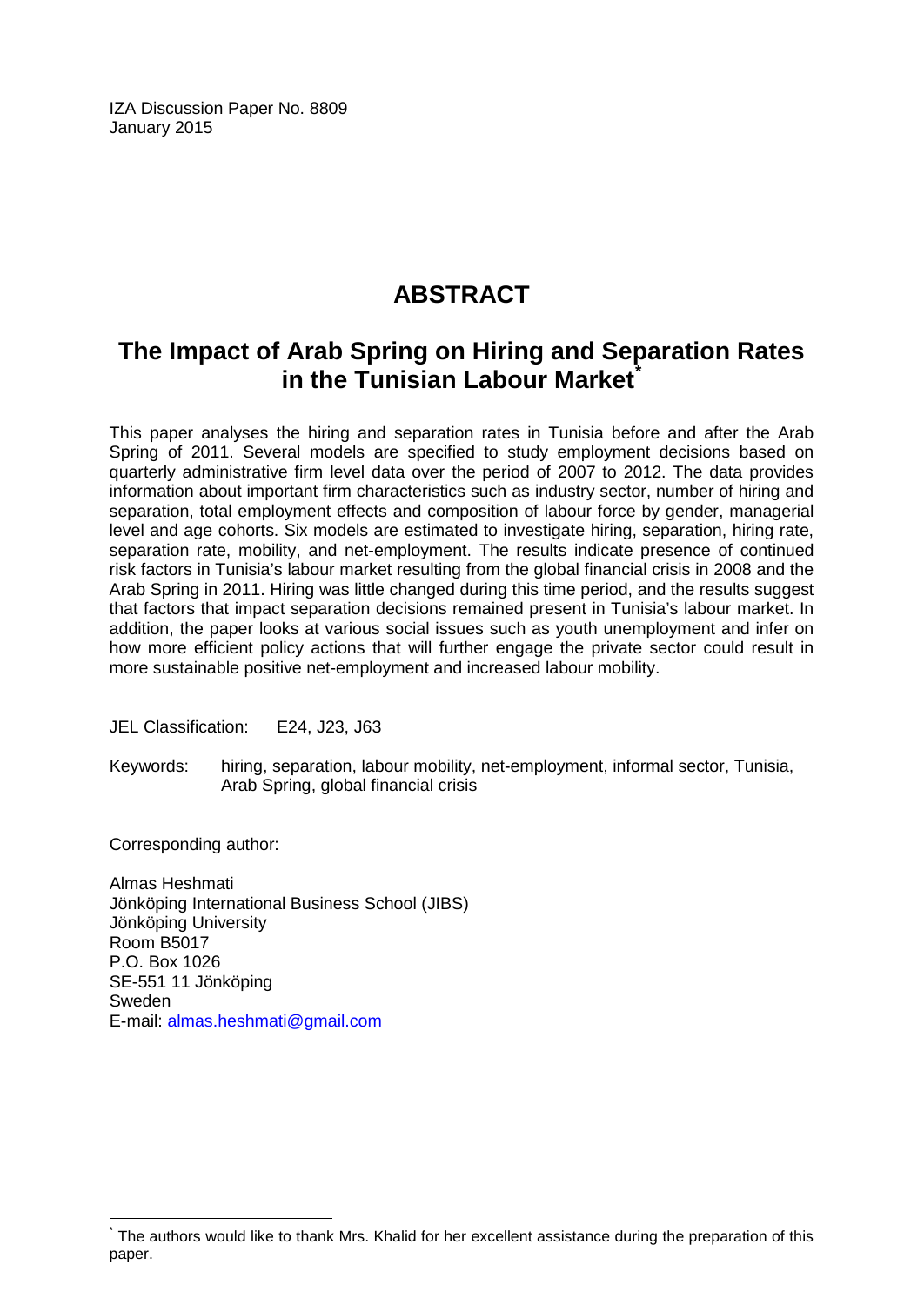#### **1. Introduction**

The Arab Spring spread rapidly throughout Middle East and North Africa (MENA) in 2011, and although it might seem like mere social unrest to general observers, academics and policy makers view this event as a significant response to structural issues in the MENA region labour market. The Arab Spring rocked Tunisia in 2011 and not only it symbolizes the power of ordinary people, but also shed light on the structural economic problems. After all, the Arab Spring has introduced an economic justice problem, namely the failure to sustain inclusive growth, with Tunisia's educated labour force facing increasingly longer waiting periods for public sector jobs (African Development Bank, 2012).

This paper takes a closer look at Tunisia by analysing the impact of the Arab Spring on hiring and separation rates *ex post* the severe recession in 2011 that pushed Tunisia's unemployment rate near 17%. The country's real GDP growth rate picked up to about 3.6% in 2012, but the pressure is still on decreasing exports; in addition, high unemployment continues to weigh on the economy. The government responded with a higher wage bill, job creation programs and rising subsidies to manage increasing social demands, but the trade-off of higher government spending swelled its fiscal deficit in 2012. Higher international prices pushed overall inflation rate above 6%, which only added to the problem according to the IMF Mission Chief for Tunisia. Chiraz and Frioui (2014) show the impact of inflation on purchasing power of the Tunisian consumer and investment behaviour.

A previously conducted related research found that before the Arab Spring the financial crisis had a negative impact on the country's economy, causing a GDP decrease from 6.3% in 2007 to 4.5% in 2008 (Haouas, Yagoubi, Salvino, 2012). Additionally, labour market characteristics such as gender and age make certain people more vulnerable to recession because of obstacles faced in the labour market (Tzannatos, 2010; Brosius, 2011). Hassine (2015) assesses the levels and determinants of economic inequality in 12 Arab countries using harmonized household survey micro-data. It focuses on the sources of the moderate inequality levels between the countries. Differences in households' endowments such as demographic composition, human capital, and community characteristics appear as the main sources.We relied on the research conducted by Malik and Awadallah (2013) for a more recent perspective on the economics of the Arab Spring. Malik and Awadallah state that although the Arab world is becoming younger and educated, it is still lacking employment opportunities. Haern (2014) study the political institutional and firm governance determinants of various liquidity measure. Evidence from North Africa and the Arab Spring show that the greatest changes in political risks associated with aggregate liquidity are democratic accountability, military in politics, and law and order.

The results of this paper, which is based on updated data, increase the pressure on the state to address more actively the existing structural problems. Our research credits the point and highlights that age is a factor in the hiring and separation decision; however, the Tunisian youth find entry to the labour market mainly through small firms. Employment mobility is still greater within smaller firms, but youth have a better chance of sustaining netemployment within larger firms, which suggests that there is an opportunity to mitigate labour constraints early by tailoring education to the needs of the private sector rather than the public sector.

Addressing the concerns of the Arab Spring is a great challenge. The Middle East Monitor (2012) stated that there is scope for greater reform in states such as Egypt, Tunisia, and Syria, but it will only come about out of economic necessity. We believe the necessity should not come at a high cost, but the voice of many scholars and frustrated job seekers should be enough to place focus on research. Although this paper is one of many studies that point to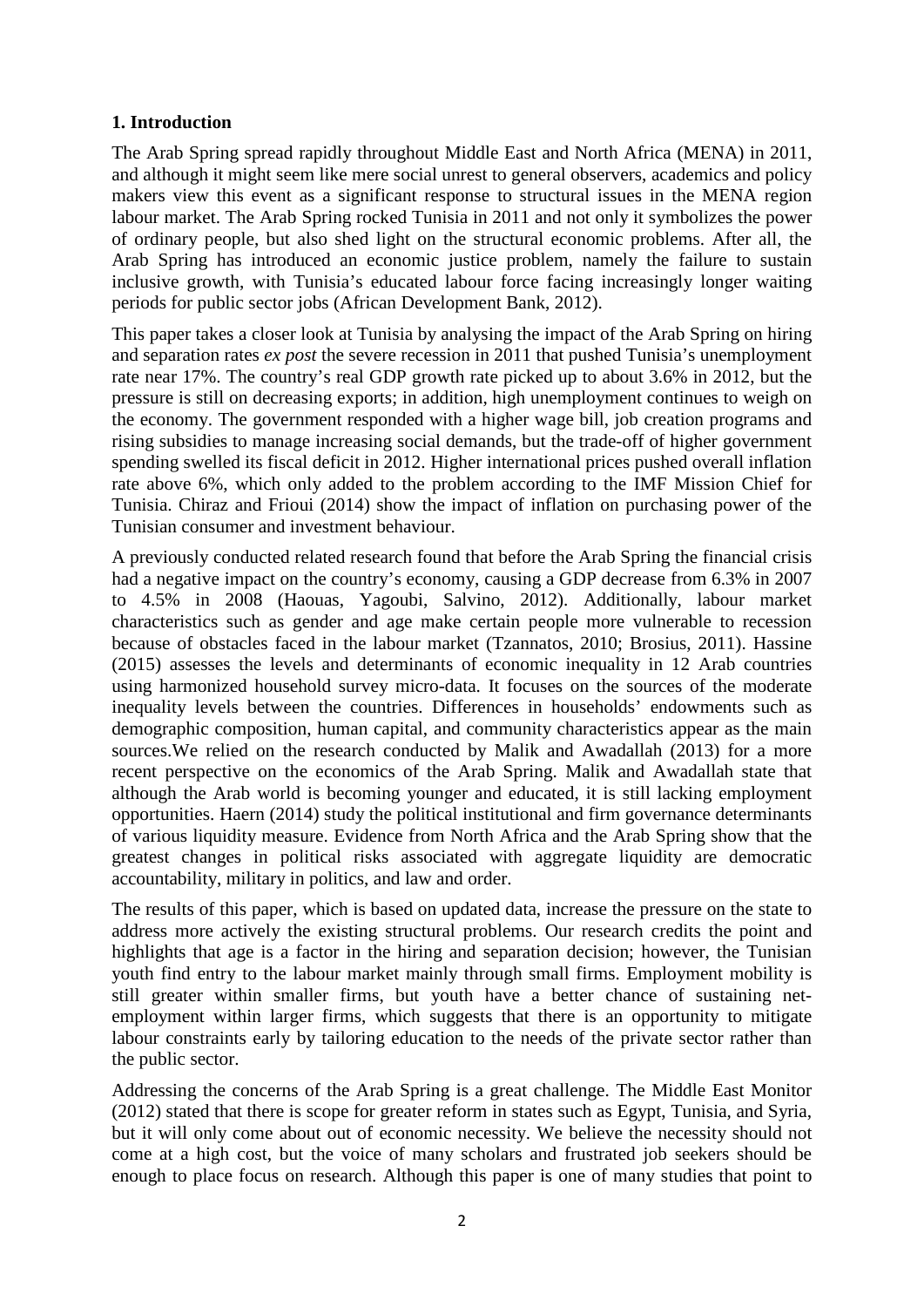continued struggles in Tunisia's labour market, we took a slightly different approach to understand the nature of the problem.

Firm level data consisting of 503 businesses with five workers or more operating in five sectors (construction, finance, manufacturing, services, and trade) over the period of January 2007 to December 2012 was used for a general look at the impact on hiring and separation in Tunisia. We combined this data with additional information such as employee age, employment category (top, middle, and lower management), and industrial sectors. The panel data was fitted to explain the quarterly relation between the hiring and separation rates before and after the Arab Spring. We strongly believe that our model results provide valuable insights that should be used to continue research and further engage policymakers in understanding demographic trends and the challenges faced in Tunisia's labour market. This paper narrows in on key variables and helps expose the factors that contribute to sustained job growth for segments of the country's vast population.

This paper examines the dynamics of Tunisia's labour market and quantifies hiring and separation rates ex ante and ex post the Arab Spring. Most of the results of our specified models confirmed viewpoints from previous academic papers, but also several interesting trends helped to explain more about the impacts on hiring and separation based on the estimates and correlation of various variables. For example, we found that age is generally a negative factor in hiring, which is consistent with the high level of youth unemployment. However, the underlying results in our models suggested that employees in lower age groups (18-27) are more mobile in small firms within the informal sector, but net-employment is greatest in larger firms in the formal sector. This highlights that although Tunisia's youth have a better chance of joining smaller firms, better training and development could possibly help with upward mobility and sustained net-employment in the labour market. Our views were shaped during a thorough analysis of model results, and in addition, we utilized scholarly research to form conclusions and recommendations for labour market policymakers.

We also relied on previous research to show that there is some improvement in the national labour market. It is known that even though employment at exportable sectors mainly rises when employment at importable sectors falls, the supply of labour still increased dramatically in Tunisia as women entered the labour market (Haouas, Yagoubi, Heshmati; 2005). Our previous papers highlight signs of strength, albeit very gradually. The growth in female labour force participation places further emphasis on ensuring equal opportunity and room for sustainable net-employment and upward mobility based on skill set and labour market dynamics. This paper shows that gender is less of a factor in hiring and separation, which is good, but age and level in the organization continues to have an impact on hiring and separation. This means that greater involvement in all areas of employment population combined with the right education and efficient policies should result in positive gains for all.

A more efficient policy that incentivizes training and development geared towards the private sector should provide greater opportunity for Tunisia's youth. Ours result indicate that sluggish hiring and greater separation could discourage many labour market participants. We also believe that the potential for another Arab Spring is greater without significant reform as a precautionary measure to reduce its potential negative impacts.

The structure of the paper is as follows. Section 2 briefly summarizes the relevant literature. Section 3 provides a description of the data used in the estimation. Section 4 explains the background of the models and mathematical equations. Section 5 analyses whether certain groups of employees are more exposed to difficulties caused by the Arab Spring and global economic crisis. The analysis will be distinguished by sector of activity, age of employees,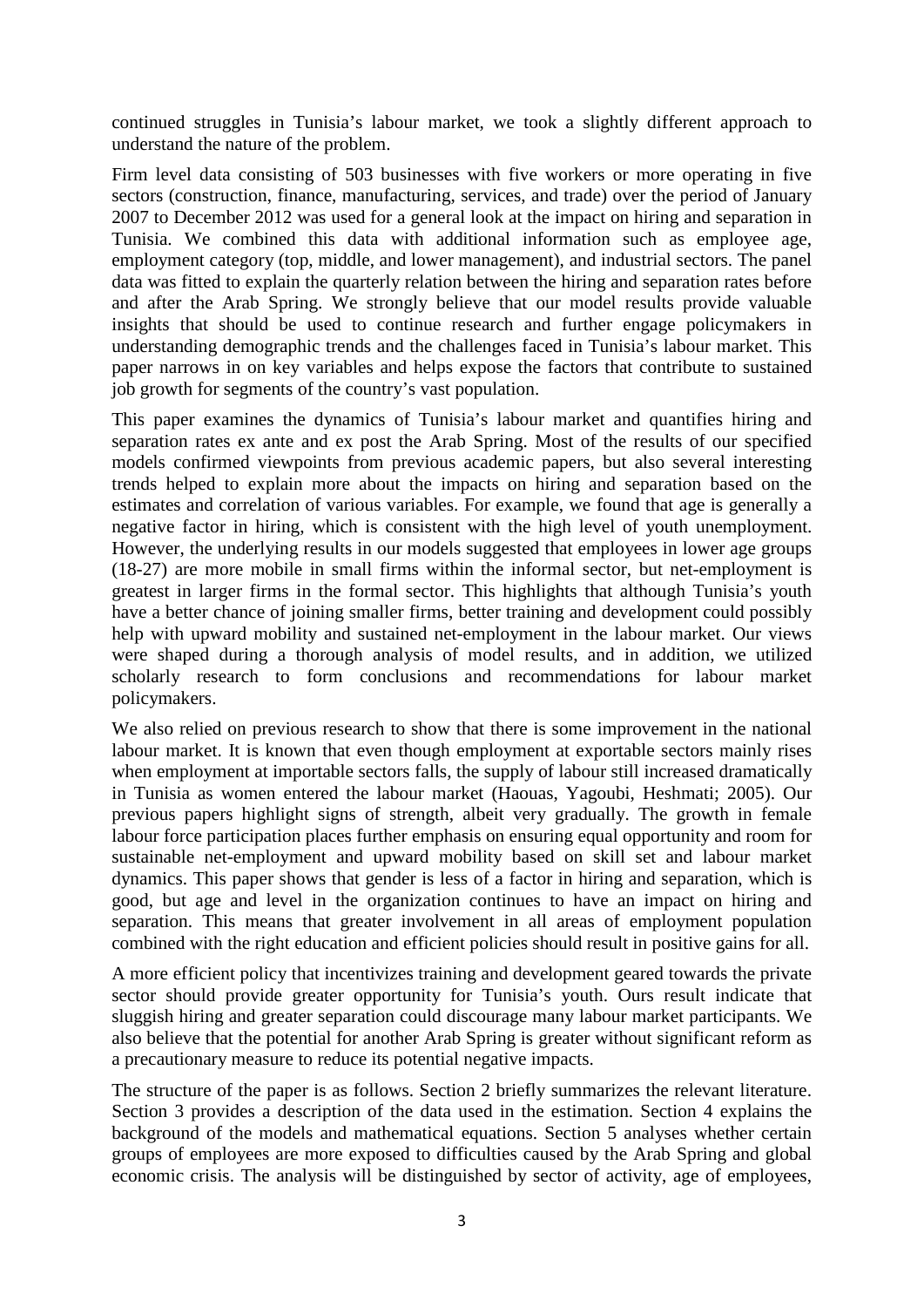their gender, and employment category. Lastly, Section 6 summarize this study and provides policy recommendations.

#### **2. Literature Review**

According to a World Development Report entitled "The Economics of the Arab Spring," the single failure of the Arab world is the absence of a private sector that is independent, competitive, and integrated with global markets (Malik and Awadallah, 2013). The forces of private and public enterprises before and after the Arab Spring are central to our study of the ultimate effect on hiring and separation rates in Tunisia. We used information provided in the World Development Report due to its use of current data and relevant policy implications. The Arab Spring came amidst what was hailed by few as the Arab renaissance, where the policy makers had taken steps to ensure economic stability in the region by shifting towards a much more active private sector, promoting privatization and increased private investments. These reforms had been in place by the 1990s and led to economic growth that had not been witnessed before. However despite these positive efforts the growth rates achieved were the lowest relative to other regions.

Private sector development is a challenge in the Arab world, yet it generates incomes independent of rent streams controlled by the state. This is an important reason why the region must overcome economic barriers that contributed to the rise of the Arab Spring (Malik and Awadallah, 2013). The Arab Spring revolutions were fuelled by poverty, unemployment, and lack of economic democracy and opportunity. Schraeder (2012) looks at the role of the international community in democracy promotion efforts abroad, including in the MENA, which were once thought to be impervious to democratic change. Karshenas et al. (2014) examine prospects for the shift from an authoritarian corporatist social policy regime to a democratic and developmental one. Trabelsi (2014) also examine the impact of political transitions on democracy, corruption and growth in the Arab Spring countries. The Arab governments had failed to recognize the lack of social protection, and the nonexistence of efficient institutions for a social dialogue among representatives of public and private partners in the market. The governments' policies had a positive impact upon a certain rich class but they did not prove to be benefiting the middle class and the poor. The youth bulge dramatically changed the demographic profile of the Middle East (Malik and Awadallah, 2013). The unemployment rates though had fallen since the 1990s, it was the women in the regions who had become more educated now and were unable to find jobs that resulted in high unemployment. Adding to the frustration of the people was the fact that the production was still stuck in the phase of low productivity thus the job opportunities were not highskilled and low paid. The young and skilled people in the region were faced with inadequate job opportunities.

The unemployment problem is also deeply rooted in the rigid local economic barriers. According to the World Development Report, 58% of exports of (Gulf Cooperation Countries) GCC are with other GCC member countries, and is particularly limited between North Africa and the remaining parts of the Arab World. Tunisia's total exports are the second highest to Jordon in the resource-poor group, but intra-MENA exports are far below the group average. Tunisia suffers from chronic regional socioeconomic imbalance brought upon by promoting larger cities on the eastern coast, whereas central and western regions with unemployment as high as 20% are clearly forsaken by previous governments (Berhouma, 2013). The International Labour Organization also points to the volatile and low economic growth following the Arab Spring which prevents improved labour market outcomes, and has considerable implications in particular for the youth employment outlook.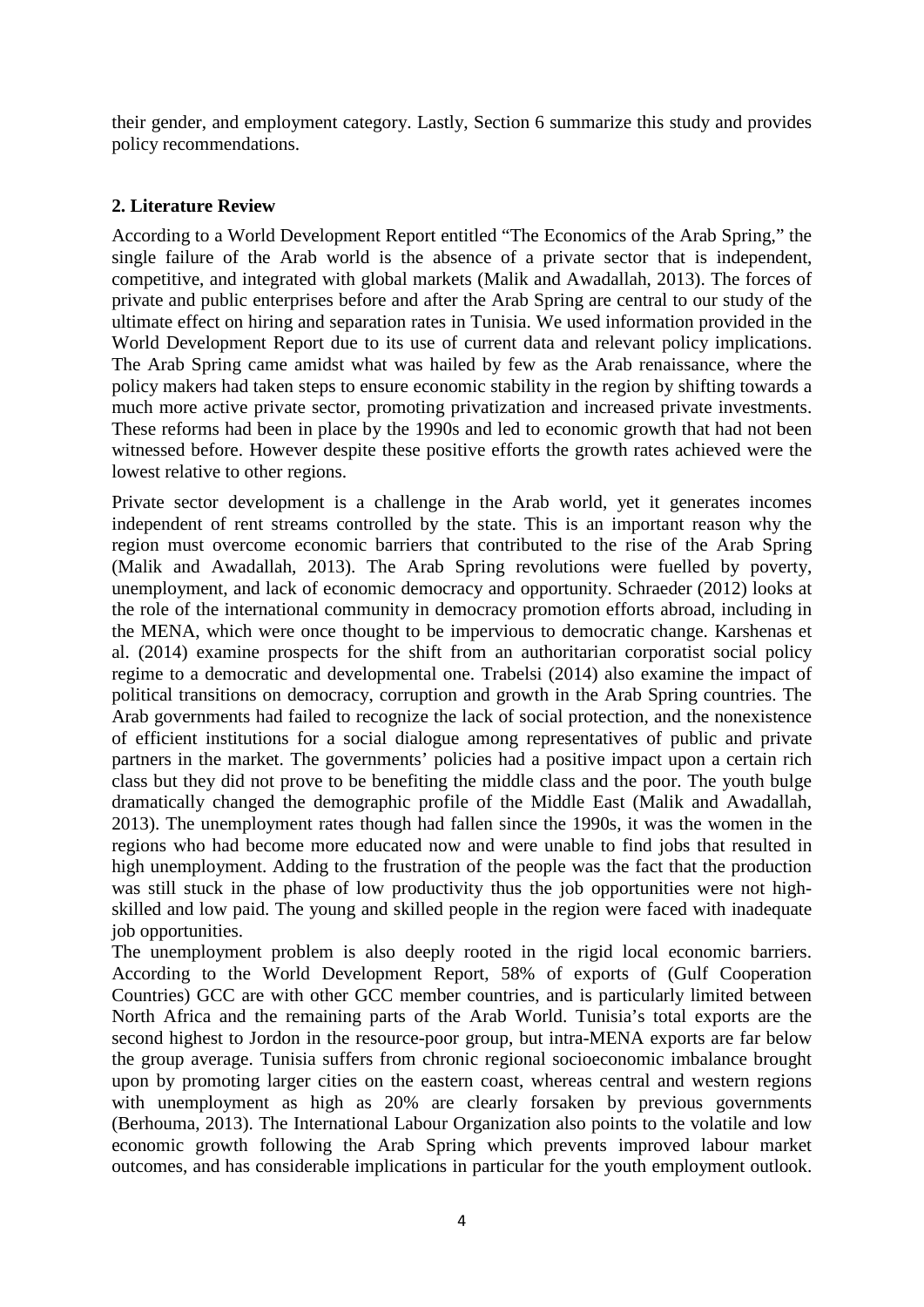World Economic Forum (2012) and United nations Department of Economics and Social Affairs (2011) sees addressing the 100 million youth and perspective on their employment a challenge.

From 1980's to 2010, per capita income growth had slowed down to only 0.5% per year on average. According to a report from the African Development Bank, ranging between 9 and 15% the Arab region had the highest rate of unemployment in the world. This can be attributed to the job market in the region which lacks growth. Both the governments and industry exhibit low job creation. To understand these impacts requires a deeper understanding of the job market. Previous research has shown that job finding and separation rates both contribute to unemployment. However it is job finding ability that has larger influence over the fluctuations in unemployment as it is found that the separation rate does not alter much (Hall, 2006). Contrary to the general belief that, it is the workers being laid off during recession that contribute to high unemployment, it is actually the inability of the unemployed to find work or the employed to find better work opportunities that explains fluctuations in unemployment. Using US data the job to job transitions are shown to be procyclical in nature justified by a cyclical job finding rate and a-cyclical separation rate (Shimer, 2005).

Worker productivity, interest rates and wage stickiness are found to be affecting the job finding rate (Hall, 2006). In the Arab region the lack of substantial growth in wages directly contributes to the unemployment as workers are forced to work in low paying and low skilled jobs which also affects their productivity. Treating job creation and separation as endogenous variables and considering that labour productivity varies randomly, it has been concluded that the prospect of a cyclical change or shock brings about a fall in the cyclical nature of job creation and these shocks on the other hand upsurge the cyclical nature of job destruction (Mortensen and Pissarides, 1994)**.**

Unemployment is growing rapidly, but it is certainly not exclusive to women and youth; as our study shows that age is more likely a factor in separation decisions rather than hiring, and has a positive influence on labour mobility. In another study of OECD countries, age, education and gender are found to be the main factors affecting worker hiring and separation rates. With age the hiring rates fall and in line with the Arab situation, among a few countries high separation rates are observed for youth as compared to adults (Bassanini and Marianna, 2009). The male youth unemployment rate in Tunisia was last recorded at 18.5% and it is more than three times the male adult rate of 5.7% in North Africa (ILO, 2012a and 2012b). Hasim et al (2013) looks at the role of media of Arab Spring by presenting a gender perspective of the upheaval.

In the long run employment demands respond greatest to output, followed by changes in capital stock, and least by wages (Haouas, Yagoubi, and Heshmati; 2003). We noticed that manufacturing is a leading industry in Tunisia based on its share of employment, but it is also sensitive to seasonal factors and when connecting previous research to our latest studies, we can conclude that micro factors such as output, capital stock, and wages are considered in the hiring and separation decisions. Manufacturing increased as production becomes more skill and technology intensive, which means that business and economic growth should positively affect labour market trends.

The Arab Spring has by no means disappeared, but will continue to affect the region for many months, if not years, to come (Middle East Monitor, 2012). Unlike several other Arab countries, Egypt and Tunisia underwent relatively mild political transitions and only experienced temporary recessions, despite the collapse of the key components of foreign investment and tourism. However, the Middle East Monitor suggests that there is reason to be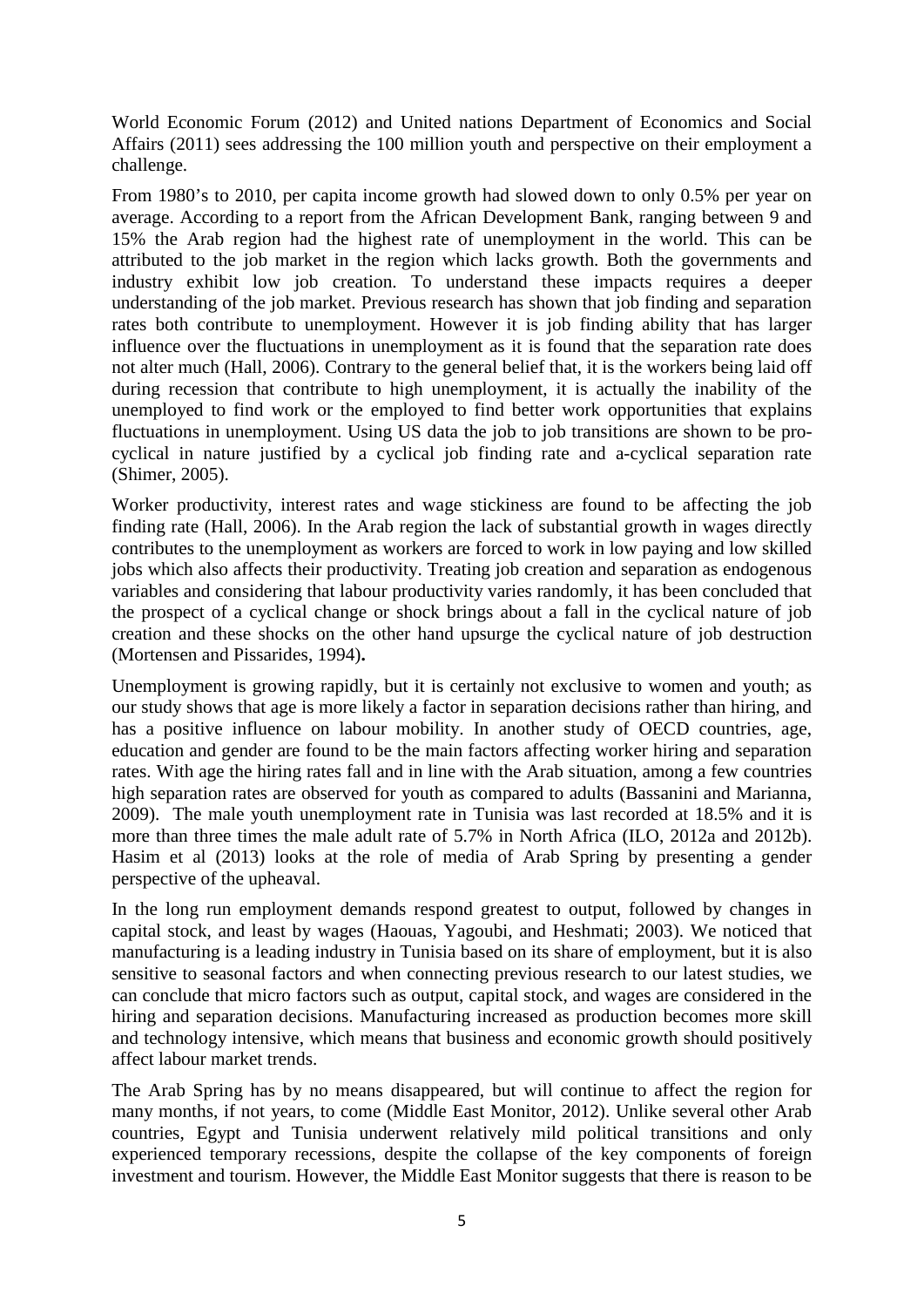optimistic about Tunisia as smooth elections and a modest return to growth is underway; but we should remain cautious of the external environment with risks of conflict on the Libyan border. Furthermore, economic necessity suggests measures as to expand the scope for reform and to introduce greater privatization (Middle East Monitor, 2012).

Reform should also include trade liberalization which has long-run effects on employment and wages. Our previous research (Haouas, Yagoubi, Heshmati; 2005) shows that there were two different phases of employment evolution in exportable and importable sectors: weak growth until 1974, and stronger growth between 1975 and 1976. The private sector will benefit from trade liberalization which could bode well for employment. One problem is that Tunisia is not well integrated with global markets as private sector development remains a challenge. The region must overcome economic barriers especially as the demographic profile of the Middle East skews more to the growing youth bulge. There is a struggle for inclusion as physical mobility is restricted across borders. From 1996 to 2006, the labour force in the MENA grew three times as much annually as in the rest of the development world (Malik, Awadallah; 2013).

A broader look at Tunisia's labour market starts with identifying the process of adjustment in employment. This paper analyses employment mobility and the factors that contribute to hiring and separation based on firm size. We noticed that the lower age groups are more mobile across the spectrum, but have a greater chance of sustaining net-employment with larger firms. Our previous study (Haouas, Yagoubi, and Heshmati, 2003; Heshmati and Haouas, 2011) which uses industry and time specific data to determine factors affecting adjustment in employment and labour use efficiency provides a strong background to this analysis.

#### **3. The Data**

The data used in this study was collected from the Social Security Fund (CNSS) of Tunisia on a large sample of 503 firms with five workers and more, totalling 12,072 observations between January 2007 and December 2012 on a quarterly basis. The focus has been on the employment status in different sectors, such as Construction, Finance, Manufacturing, Services and Trade. The main indicators consist of the number of hiring, number of separations and total employment effects. In addition, the analysis includes the top, middle, and lower manager employment categories; gender; age cohorts (from 18-24 up to 55-64), formal and informal industries, labour mobility, and net-employment and time trend. Age, gender, age cohort and managerial levels are expressed in shares of total, while mobility is defined as sum of hiring and separation and net-employment is the difference between hiring and separation. An employee who will find a job in the firm at time t is counted in the total number of hiring variable, while those leaving the firm at time t, will be included in the total number of separation (Haouas et al., 2012 and Brosius, 2011). For the workers who are not included in the hiring or separation categories we identified three situations: they work in another firm; they start their own business, or leave the workforce as unemployed. However, the information regarding these three options is not available in the CNSS of Tunisia. Ultimately, the data was used to explain the measurable impact of the Arab Spring on hiring and separation rates.

The summary statistics of the data was obtained through univariate procedures and is reported in Table 1. The mean for both indicators, number of hiring and number of separation is similar-3.513, respectively 3.510, which means that on average, the number of employees who would find a job in the firm at time t is equal with the number of workers that would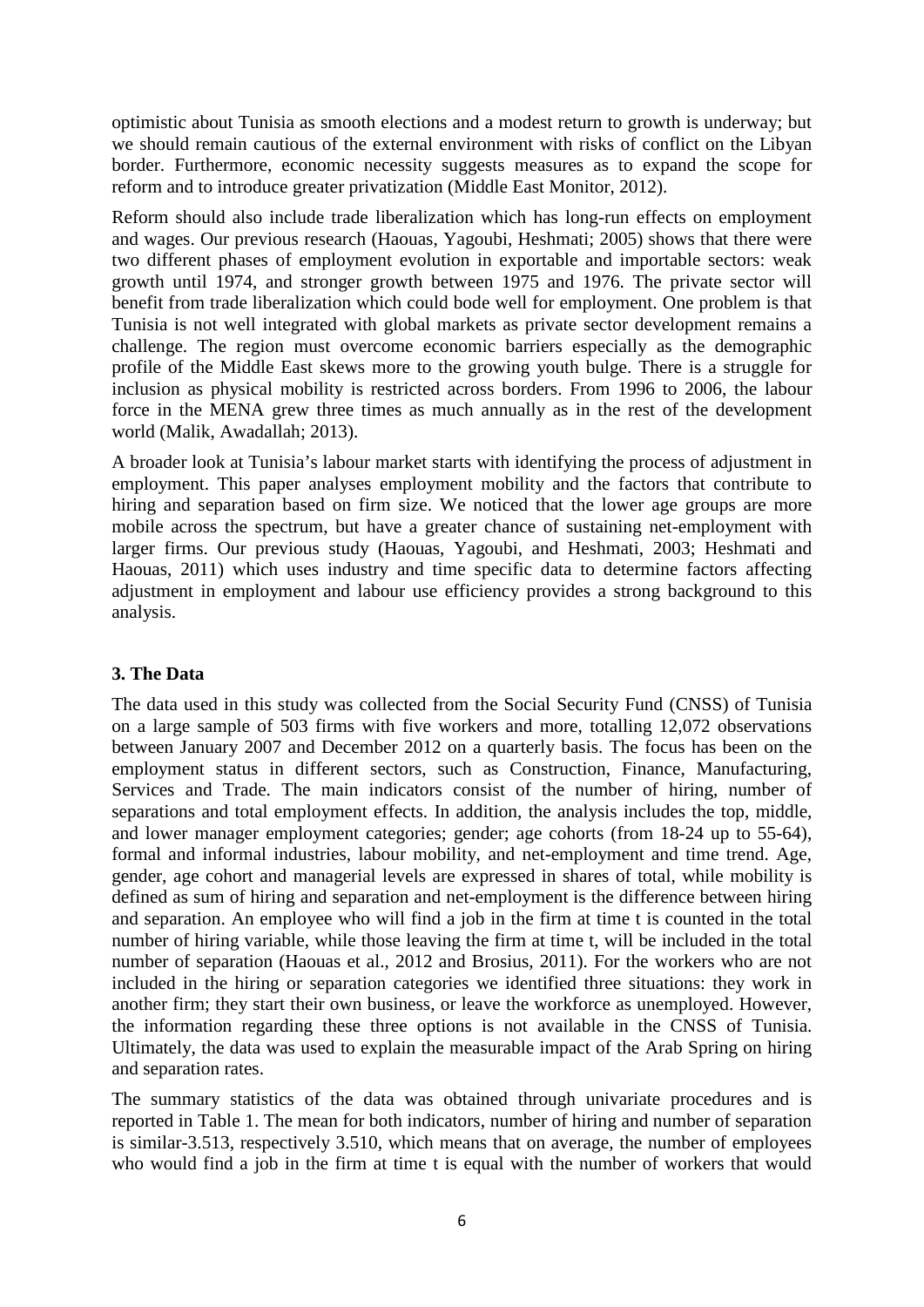leave the firm at time t. The average firm level employment is 118, with most part of the employment forces in lower management (77.7%, on average), occupied by males and female (73.8%, respectively 44.6%, on average) with the highest concentration within the 45-54 age cohort (36.5, on average). The finance, manufacturing, and trade sectors averaged the highest employee count.

#### Insert Table 1 here

The summary statistics of the data show large variations in hiring and separation of firms across different industrial sectors, sizes and over time and seasons. The different rates shares by gender and managerial categories greatly differ as well. Analysing the value of Pearson correlation coefficients among the variables reported in Table 2 show consistent results, as follows: the hiring rate is negatively correlated with the separation rate (-0.065); the top management has a negative correlation with the hiring-rate (-0.046), while both middle and low management are positively correlated with the same indicator (0.0046, respectively 0.046). We identified a positive correlation between the separation rate and the management at all levels. Female employment is negatively correlated with the hiring-rate (-0.009), while there is a strong negative correlation (-0.084, -0.087 and -0.082) among the 18-24, 35-44, 45- 54 age cohorts and net-employment.

#### Insert Table 2 here

We concluded that perhaps top management employees keep their position for a longer period, thus, given the negative correlation with the hiring rate it is an interesting contrast to the strong correlation between males and mobility in the 18-24 age cohorts. This evidence supports the fact that both Tunisian youth and the 35-54 age segments face an ongoing struggle to remain in the labour market; in addition, females are less likely to be hired. The statistical results obtained are consistent with the market realities: in 2013, the unemployment rate among youth with a university degree has doubled since 2005, numbers explained by the vulnerable political and economic situation.

#### **4. Models and Estimation Procedure**

The labour market outcome (Y) is determined by individual (X), industry (Z), labour market (M) characteristics and the state of technology (T). This theoretical model is written as:

 $Y = f(X, Z, M, T)$ 

We constructed an integrated database in order to offer a better comparison of the factors contributing to hiring and separation rates in Tunisia before and after the Arab Spring. We worked with six main models including outcomes of hiring and separation levels, hiring and separation rates, mobility, and net-employment. Each model was estimated five times using pooled data, small firms (less than 55 employees, which is the median of the data), large firms (55 and more employees), formal firms (manufacturing, trade, and finance), and informal firms (construction and services assuming they can absorb informal activities easier). This means a total of 30 models based on the fixed effects estimation method with robust standard errors controlling for all possible firm, industry and labour market heterogeneity effects. The 6 basic models with different dependent variables are not nested, but for each model the pooled and those size and formal related are nested and can be tested to establish possible response heterogeneity. The result from the comprehensive sensitivity analysis is expected to shed lights on actual labour market conditions in Tunisia and its evolution during the global economic recession and Arab Spring events.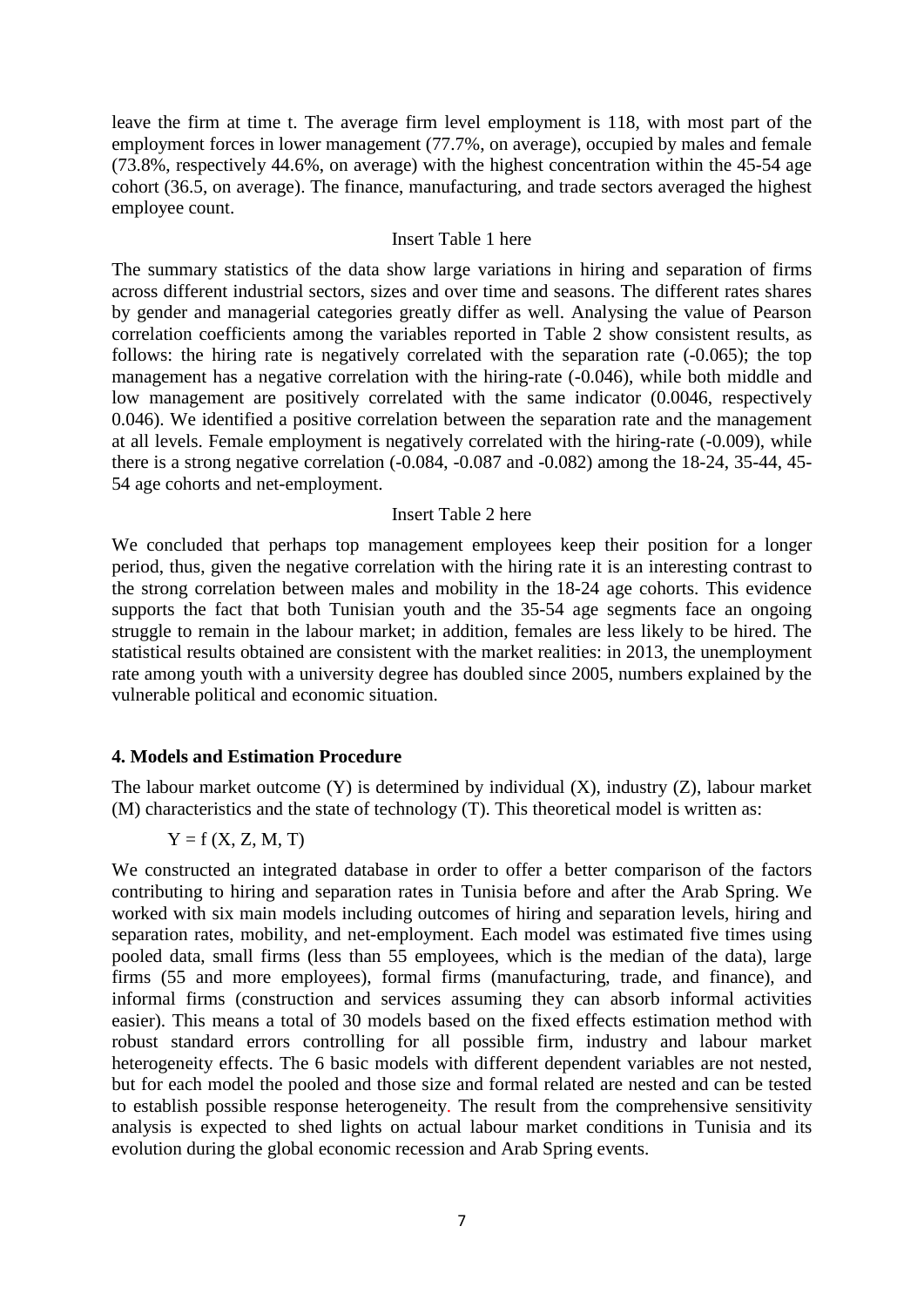Since there were too many model combinations, we decided to drop several and focus on the remaining important ones with the best fit considering the trade-off between  $R^2$  and the number of estimated parameters. The trade-off is a richer model specification that produces a higher  $R^2$  value; however, many parameters can also reduce the usefulness of the model as a result of over-parameterization and multicollinearity. The tables included in this paper display the main results of our study.

We specified and estimated level models of hiring and separation, but then changed the specification to hiring and separation rates (shares) in order to emphasize the best way to model hiring and separation rates. In specifying the mobility and net-employment models, we looked at level and shares of the total hiring and separation or their difference. We continued to explore the firm size and formality of sectors. The size classification is based on number of employees; for the threshold, we use median, while for the formal informal we have no direct information. We treat sectors with less tied regulations as informal sectors. Several models are non-nested but jointly provide useful information about the Tunisian labour market and on how to improve the employment conditions in particular for the youth.

#### **4.1 Hiring and separation level models**

As previously explained, an employee is included in the total number of hiring if he/she will find a job in the firm at time *t*. For those leaving the firm at time *t*, they will be counted in the total number of separation (Haouas et al., 2012 and Brosius, 2011).

The number of generic firm's hired employees  $(H_{it})$  is estimated by the subsequent regression Model 1:

$$
H_{it} = \alpha + \beta E_{it} + \gamma_2 M M_{it} + \gamma_3 T M_{it} + \delta_1 M_{it} + \xi_2 A 2_{it} + \xi_3 A 3_{it} + \xi_4 A 4_{it} + \xi_5 A 5_{it}
$$
  
+  $\varphi_2 S 2_i + \varphi_3 S 3_i + \varphi_4 S 4_i + \varphi_5 S 5_i + \tau_2 Y 2_t + \tau_3 Y 3_t + \tau_4 Y 4_t + \tau_5 Y 5_t + \tau_6 Y 6_t$   
+  $\upsilon_2 Q 2_t + \upsilon_3 Q 3_t + \upsilon_4 Q 4_t + \psi A S_t + \varepsilon_{it}$  (1)

where *E* is number of employees representing the firm size; *i* and t refer to firm and quarter time periods; *MM* and *TM* are numbers of medium and top-level managers at time; *M* represents the number of male employees; *A2*- *A5* refer to the number of employees aged cohorts 25-34, 35-44, 45-54 and 55-64; *S2* to *S5* are dummy variables identifying the sectors where firms belong to; *Y2* to *Y6* are a series of year-related dummies; *Q2* to *Q4* are a series of quarter-related dummies; *AS* is a dummy related to period included in the first three quarters of 2011 capturing the Arab Spring effect; and finally *ε* is a random error term, assumed to be normally distributed, with mean zero and constant variance showing no autocorrelation and no heteroskedasticity. The variables *TM*, *F*, *A1*, *S1, Y1* and *Q1* are omitted to serve as reference for remaining categories in the groups.

A similar model with the same regressors, is applied for the number of generic firm *i*'s separation employees at time  $t(F_{it})$  labelled as Model 2:

$$
F_{it} = \alpha + \beta E_{it} + \gamma_2 M M_{it} + \gamma_3 T M_{it} + \delta_1 M_{it} + \xi_2 A 2_{it} + \xi_3 A 3_{it} + \xi_4 A 4_{it} + \xi_5 A 5_{it}
$$
  
+  $\varphi_2 S 2_i + \varphi_3 S 3_i + \varphi_4 S 4_i + \varphi_5 S 5_i + \tau_2 Y 2_t + \tau_3 Y 3_t + \tau_4 Y 4_t + \tau_5 Y 5_t + \tau_6 Y 6_t$   
+  $\upsilon_2 Q 2_t + \upsilon_3 Q 3_t + \upsilon_4 Q 4_t + \psi A S_t + \varepsilon_{it}$  (2)

#### **4.2 Hiring and separation rate models**

The models above was based on the levels of hiring and separations. The hiring rate as share of employment has been computed by the following formula: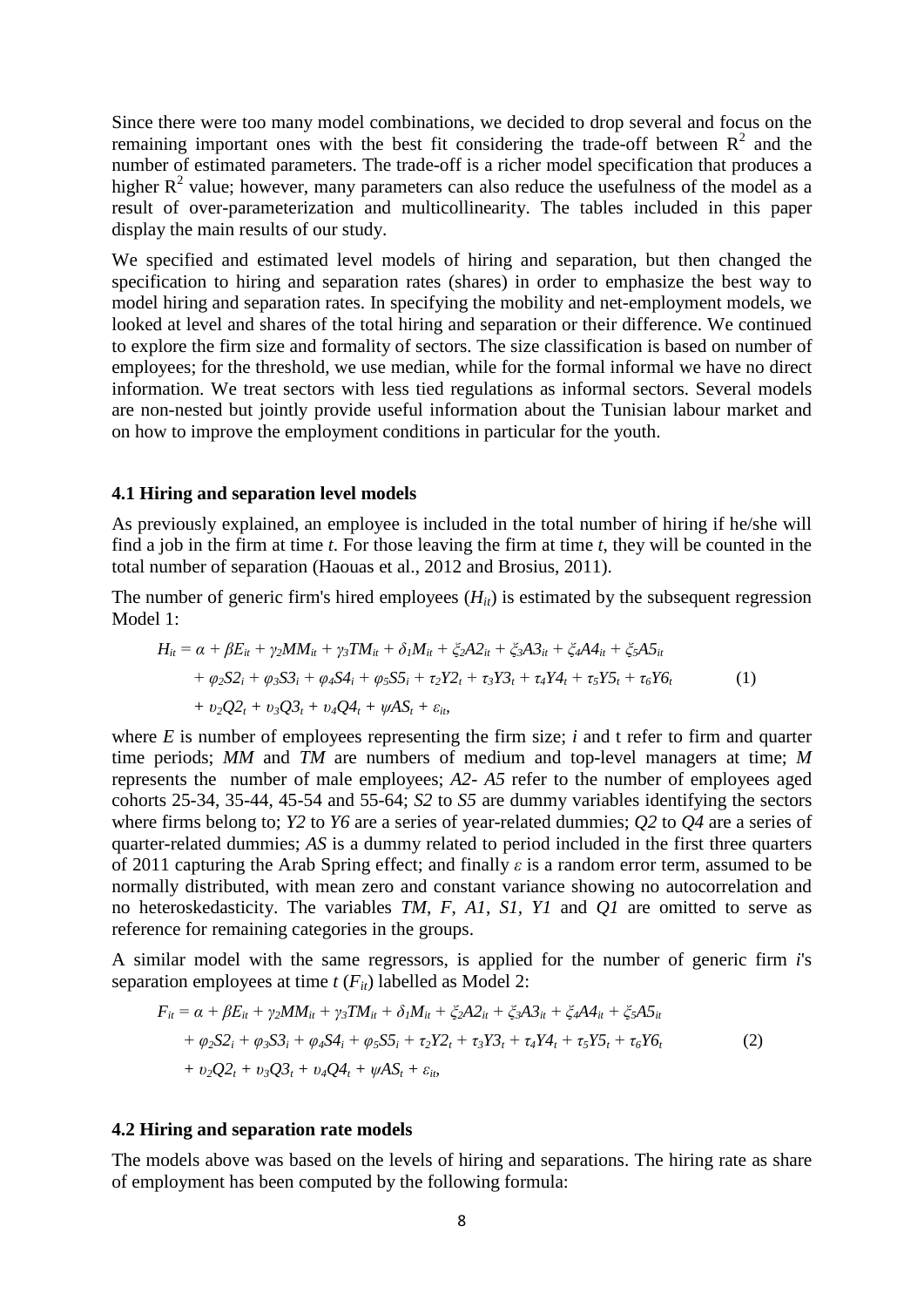$$
HR_{it} = H_{it}/E_{it} \ (i = 1, \ldots, 503); \ (t = 2007_{q1}, \ldots, 2012_{q4})
$$

where  $HR_{it}$  is the hiring rate,  $H_{it}$  is the number of hiring and  $E_{it}$  represents the employment size of the firm *i* at the time *t,* representing quarters, *q.*

The number of generic firm *i*'s employees hired per total number of employees in a given quarter at time *t* is estimated by the subsequent regression Model 3:

$$
HR_{it} = \alpha + \beta E_{it} + \gamma_l MM_{it} + \gamma_2 TM_{it} + \delta_l M_{it} + \xi_2 A 2_{it} + \xi_3 A 3_{it} + \xi_4 A 4_{it} + \xi_5 A 5_{it}
$$
  
+  $\varphi_2 S 2_i + \varphi_3 S 3_i + \varphi_4 S 4_i + \varphi_5 S 5_i + \tau_2 Y 2_t + \tau_3 Y 3_t + \tau_4 Y 4_t + \tau_5 Y 5_t + \tau_6 Y 6_t$   
+  $\upsilon_2 Q 2_t + \upsilon_3 Q 3_t + \upsilon_4 Q 4_t + \psi A S_t + \varepsilon_{it}$  (3)

where the already introduced variables have the same construction and meaning as those described above. Managerial, age cohorts and male variables are defined as shares total. A similar model is also used to estimate the number of generic firm *i*'s employee separation rate per total number of employee  $(FR_{it} = F_{it}/E_{it})$  specified as Model 4:

$$
FR_{it} = \alpha + \beta E_{it} + \gamma_l MM_{it} + \gamma_2 TM_{it} + \delta_l M_{it} + \xi_2 A 2_{it} + \xi_3 A 3_{it} + \xi_4 A 4_{it} + \xi_5 A 5_{it}
$$
  
+  $\varphi_2 S 2_i + \varphi_3 S 3_i + \varphi_4 S 4_i + \varphi_5 S 5_i + \tau_2 Y 2_t + \tau_3 Y 3_t + \tau_4 Y 4_t + \tau_5 Y 5_t + \tau_6 Y 6_t$   
+  $\upsilon_2 Q 2_t + \upsilon_3 Q 3_t + \upsilon_4 Q 4_t + \psi A 5_t + \varepsilon_{it}$  (4)

#### **4.3 Mobility and net-employment models**

These models, with the same set of regressors described above, are also used to estimate the total amount of the generic firm *i*'s mobility  $(Mob_{it} = H_{it} + F_{it})$  and net-employment ( $NE_{it} =$  $H_{it}$  -  $F_{it}$ ) at time *t*. The models 5 and 6 are specified, respectively:

$$
Mob_{it} = \alpha + \beta E_{it} + \gamma_l M M_{it} + \gamma_2 T M_{it} + \delta_l M_{it} + \xi_2 A 2_{it} + \xi_3 A 3_{it} + \xi_4 A 4_{it} + \xi_5 A 5_{it}
$$
  
+  $\varphi_2 S 2_i + \varphi_3 S 3_i + \varphi_4 S 4_i + \varphi_5 S 5_i + \tau_2 Y 2_t + \tau_3 Y 3_t + \tau_4 Y 4_t + \tau_5 Y 5_t + \tau_6 Y 6_t$   
+  $v_2 Q 2_t + v_3 Q 3_t + v_4 Q 4_t + \psi A S_t + \varepsilon_{it};$  (5)

$$
NE_{it} = \alpha + \beta E_{it} + \gamma_l MM_{it} + \gamma_2 TM_{it} + \delta_l M_{it} + \xi_2 A 2_{it} + \xi_3 A 3_{it} + \xi_4 A 4_{it} + \xi_5 A 5_{it} + \varphi_2 S 2_i + \varphi_3 S 3_i + \varphi_4 S 4_i + \varphi_5 S 5_i + \tau_2 Y 2_t + \tau_3 Y 3_t + \tau_4 Y 4_t + \tau_5 Y 5_t + \tau_6 Y 6_t + \upsilon_2 Q 2_t + \upsilon_3 Q 3_t + \upsilon_4 Q 4_t + \psi A S_t + \varepsilon_{it};
$$
\n(6)

#### **4.4 Mobility and net-employment models by other characteristics**

The estimations are conducted by two main characteristics, namely size of firms and formal/informal character of the industries. The last two models of mobility and netemployment (5 and 6) are also used to forecast firms' mobility and net-employment each in two subgroups, created based on the size of companies and formal/informal nature of the industry sector. One model is estimated among the companies with less than 55 (median) employees and one on those having 55 or more employees. Considering formal/informal character of the industry sectors, we classified finance, trade, and manufacturing sectors as formal, while service and constructions sectors are potential informal sectors. The last four models are labelled as models 7 and 8 and 9 and 10, respectively. The set of explanatory variables are constant across different model specifications.

#### **5. Analysis of the Results**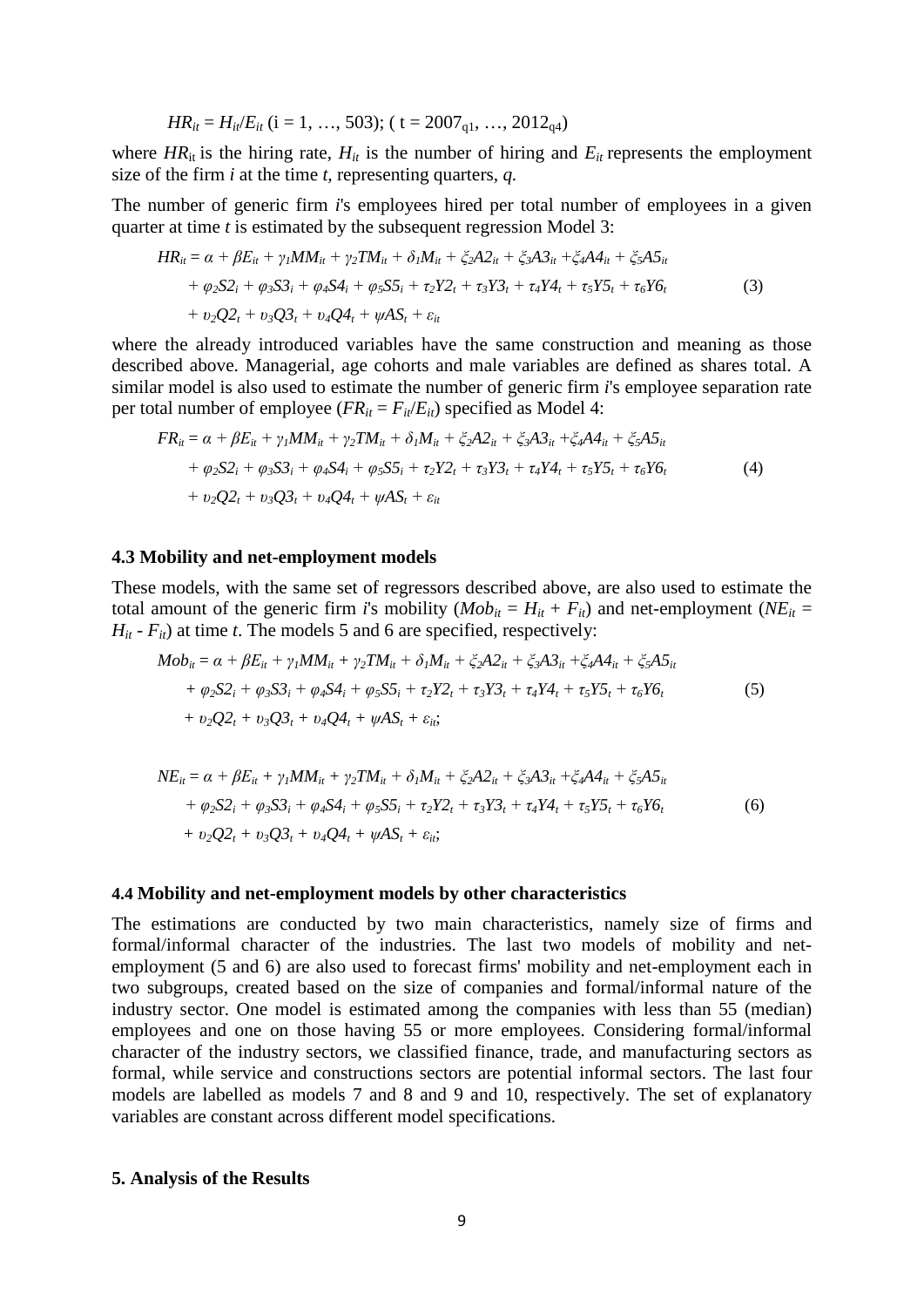#### **5.1 Hiring and separation level models**

Table 3.A displays the results of the level models: hiring and separation, with parameter estimates and standard errors. The models explain 89.6% and 74.8% of variations in hiring and separation, respectively. The employment size of the firm is positively correlated with hiring but is statistically insignificant or unrelated to separation. The results show that gender, represented by male, is a statistically significant variable in both hiring and separation models. The positive sign suggests that males are more often hired and separated compared to their female counterparts. Given the results, the gender factor leads to a unique conclusion namely the strong impact of this indicator in the hiring model. The analysis shows some interesting findings in the case of other variables as well that could help to explain hiring and separation patterns in greater detail.

#### Insert Table 3.A here

The hiring model results indicate that, although generally, age is a negative factor in hiring, it has a positive impact on separation. The reference age cohort is the 18-24 segment. We conclude that employers are more likely to consider age below 35 as a determinant factor in hiring. However, age seems to be an insignificant factor in the separation decision. The latter could be a variable that is affected by labour market regulations, committed employment contract time and the level of experience in the field. Our analysis question is whether employers are willing to dismiss the older workers in order to trigger an effective increase in mobility that will open new opportunities for youth to establish a sustainable presence in the labour market. We also found that the manufacturing sector has a more negative effect on hiring compared with the reference sector of finance, despite occupying a large share of total employment. The result shows that both hiring and separation are much lower after the start of the Arab Spring. Therefore, the data suggests that Tunisia's labour market is still vulnerable, but a deeper analysis on the raw data is needed to discover the reasons behind hiring and separation *ex ante* and *ex post* the Arab Spring.

The hiring and separation behaviours of middle and top managements are different compared to those of the low management category. The hiring is favourable to middle but not favourable to top management relative to the low management category. Separation is positively correlated with the professional level. Despite yearly variations, the dummies registered every year show less hiring and greater separations over time compared to the base year (2007). Similar variation and patterns are found in relation to seasonal dummies.

#### **5.2 Hiring and separation rate models**

Table 3.B displays the results of the employment share models: hiring and separation rates. These models performances in explaining variations in hiring and separation rates are 46.7 and 34.0, respectively. Compared with the separation level model, the separation rate model has a much lower variation measured as root mean square error. Here, we note that the size of firms has positive effects on both outcomes. When considering employment category, middle category is negatively associated with hiring, compared with low category, but no effects are found in relation with separation. We also note that the second age cohorts share (25-34 age segment) has a higher estimate in the hiring model compared to that of the separation model, which is not significant. The age cohort effects are in general very similar to those registered in the level models, with negative hiring for ages above 35 and positive association between age and separation rate.

Insert Table 3.B here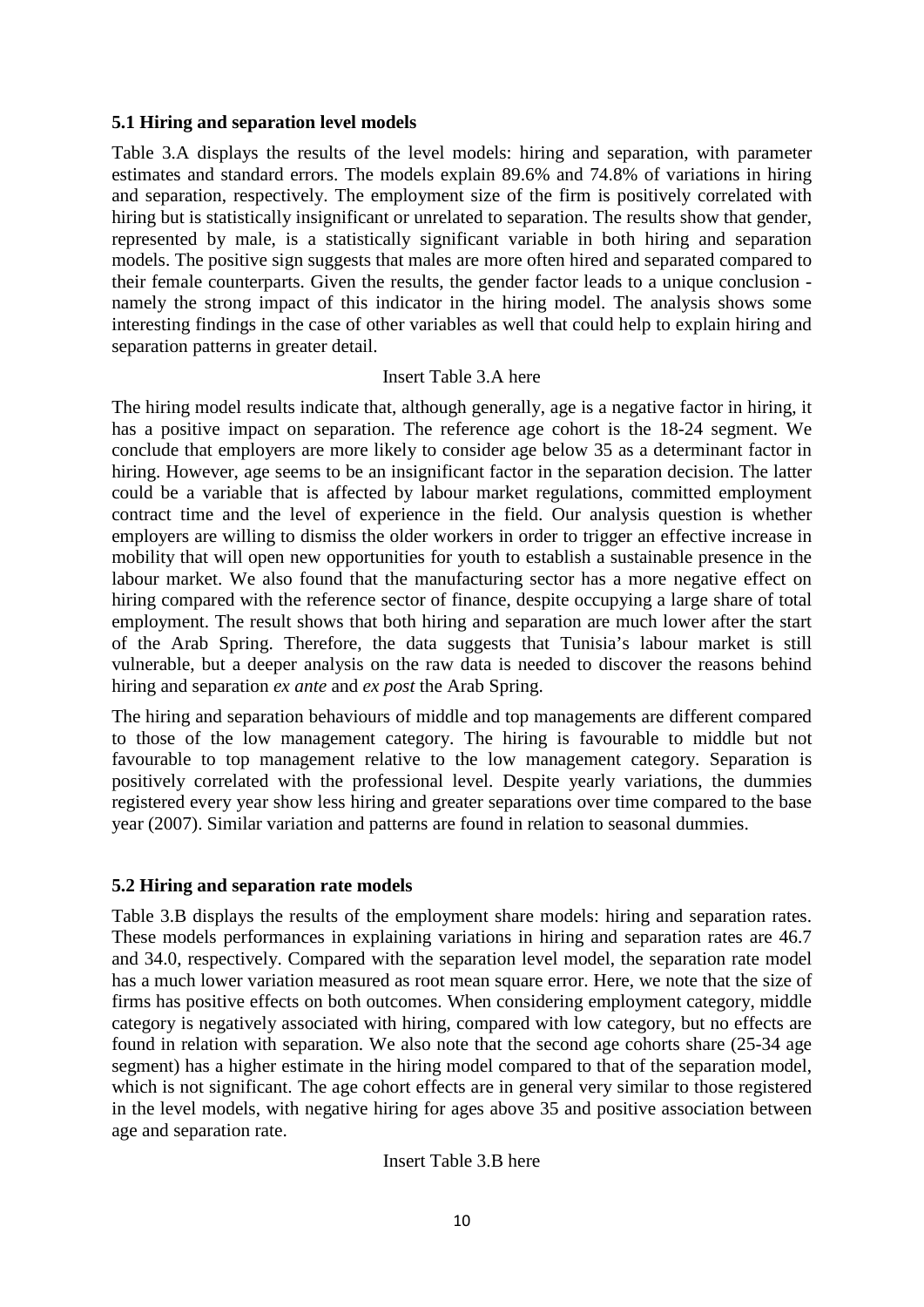The hiring rate model also returned negative estimates for the yearly dummy variables compared to the reference year of 2007, while separation rates were all positive and statistically significant. The negative hiring rate and the positive separation estimates are declining over quarters. This indicates systematic seasonal flow in employment or variations in hiring and separation patterns; moreover, hiring tapers off during the fourth quarter as explained in both share models.

All 4 industry sectors show lower hiring rate compared with the reference sector of finance. None of the industry effects is significant in terms of separation rates. This shows evidence of industry heterogeneity in the hiring rate model, which suggests that some industries are more vulnerable to changes in the labour market, given its negative estimate in the original hiring level model in Table 3.A We also realized that the Arab Spring variable was negative in the hiring rate model, but unlike in the level model case, a positive estimate in the separation rate model.

#### **5.3 Mobility and net-employment models**

The estimation results for the labour mobility and net-employment models are reported in Table 3.C. The fit of the model measured by  $R^2$  is much higher in the net-employment model compared with the mobility model, 0.547 vs. 0.1274, although the model variances are similar. The size of firms measured as number of employees has positive effects on both mobility and net-employment. Considering the employment type variables, we obtained a similar sign patterns as those of the level model. The evidence shows that middle management has a positive estimate in the mobility model, but a negative estimate in the netemployment effect model. The top management share estimate is negative in mobility, but positive in net-employment, which suggests that although the upper management group is relatively settled in the labour market, it still has effects on broader net-employment. In addition, the middle management has an impact on mobility.

#### Insert Table 3.C here

It is interesting that the age2 and age3 cohorts' shares had positive estimates in the mobility model, but the age4 and age5 cohort shares had negative estimates in the same model. Lower age groups tend to be more flexible, which was also explained in our previous models. However, Table 3.C shows that lower age cohorts, especially age3, have higher negative estimates in the net-employment effect model.

The yearly dummies for mobility indicate consistent results with our previous hiring level and rate models, in which mobility is reduced over time. On the contrary, the netemployment showed a changed sign from mainly positive to negative, interpreted as lower net-employment between 2008 and 2012 compared to 2007. The findings of the previous model show that hiring tapers off during the fourth quarter, which is why the estimate was positive in the mobility model, but negative in the net-employment model. The explanation relates to the effect of the seasonal trends. Meanwhile, the negative industry sector estimates suggest greater mobility in the finance sector.

#### **5.4 Mobility by net-employment models by firm size**

The results of the mobility and net-employment models by firm size, small and large, is displayed in Table 3.D. Mobility and net-employment vary across different characteristics of the employees and other determinants. Comparing the results by firm size, we get a better sense of labour market conditions, which can be influenced by the business cycle. Generally,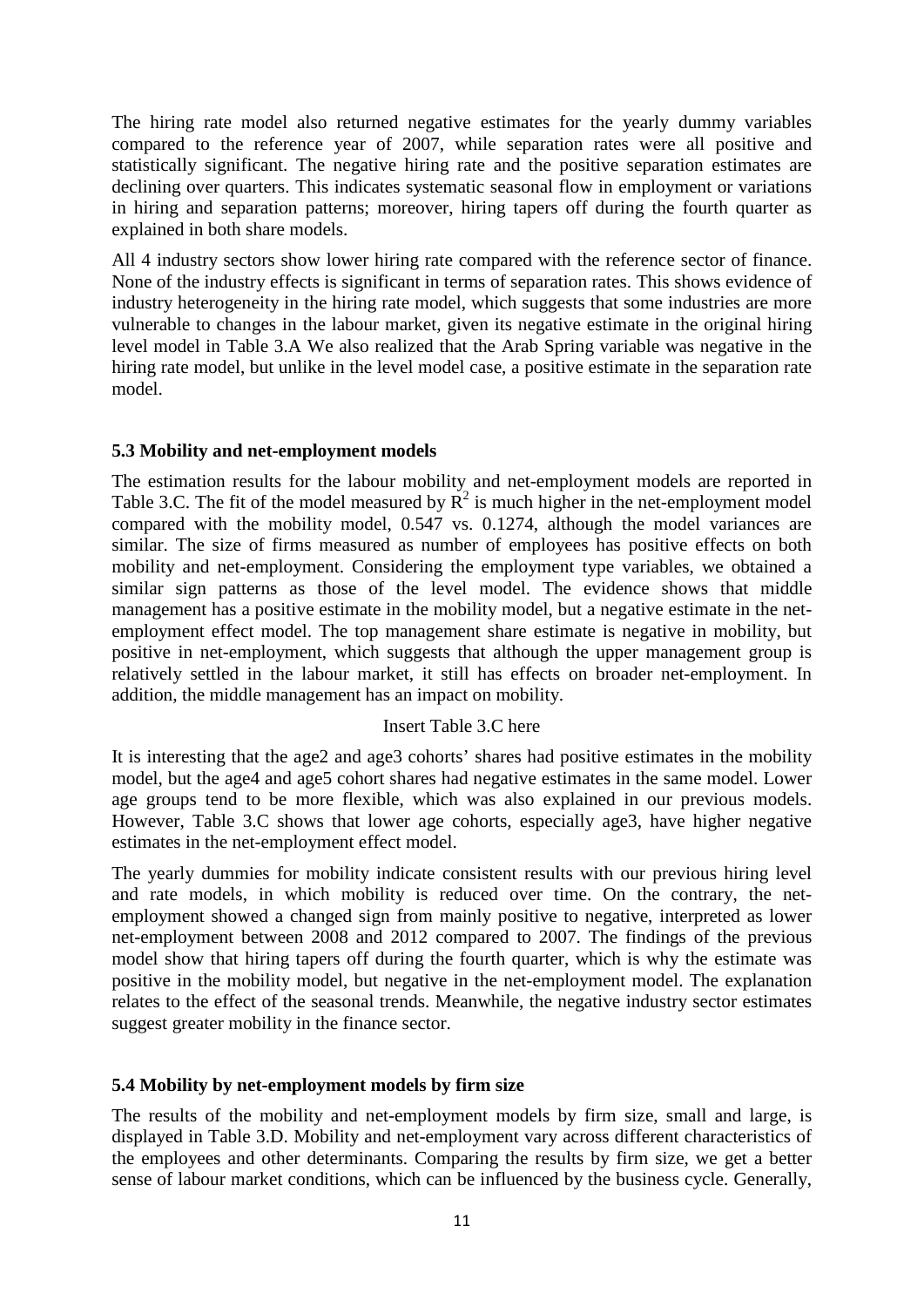we hypothesized that smaller firms are more vulnerable to changes in the business cycle, which can have a negative effect on their net-employment and mobility in the labour market if the conditions get worse. After the 2008 global recession and heightened structural issues that contributed to the rise of the Arab Spring in 2010, we expected that the results would reflect these fundamental shifts in Tunisia's labour market. For small size businesses, mobility decreases with the number of employees but an increase in the number of employees determines an upward trend of net-employment. The opposite holds for large size.

#### Insert Table 3.D here

The share of top management has a positive estimate in the small size net-employment model, a greater estimate in the large size mobility model, but a negative and insignificant estimate within the large size net-employment model. The results suggest that although top management is usually stable as explained in previous models, mobility is greater in large size firms for the top management group. We suspect that opportunities for top-level management are higher in larger firms than smaller firms, which could influence mobility.

The lowest two age cohorts' positive estimates are associated to the small size mobility and net-employment models. However, despite having positive estimates in the large size mobility model, the two lower age cohorts had negative estimates in the large size netemployment model. The remaining higher age cohorts' shares returned negative estimates in all models when comparing firm sizes. The results suggest that lower age groups have a greater share of mobility and net-employment in small firm size class, but not so much in the case of large size firms. Given that further details would be provided later, we conclude that younger workers might benefit more of the available opportunities within smaller firms and entrepreneurial ventures that will train and develop a skilled workforce. As a result, they will be qualified for higher-level opportunities in larger private sector firms.

Quarterly and yearly dummy variables were largely consistent with those from our previous models, showing little changes. Mobility and net-employment by size are negatively associated with time. The picture of small size firm mobility is different. However, given the sector breakdown we found that mobility was generally greater in larger firms relative to smaller firms. In comparison with the finance sector, the service area had a negative estimate in the small size mobility model, but the estimate for small size net-employment model was positive. The estimates for large size service firms are opposite. The evidence shows a different scenario for the remaining sectors: trade, construction, and manufacturing.

Additionally, despite large variations in fit of the models lower for mobility and higher for net-employment, the standard robust errors were largely the same across all models when comparing mobility and net-employment by size. The Arab Spring has a positive effect on mobility and a negative effect on net-employment of small size firms. However, for the large size firms, both have declined *ex post* the Arab Spring.

#### **5.5 Mobility and net-employment models by formal/informal sectors**

Table 3.E displays the summary results of the mobility and net-employment models by formal/informal sectors classification. Formal sectors are monitored by all forms of government regulations and included in GNP, whereas the informal sector operates in the underground economy – often with employees who do not benefit of job security, where participation could be influenced by the desire to avoid regulation and taxation (Williams, 2005). Assaad (1993) view informal institutions to be significantly important in shaping the labour market relations. It is important to compare the results of both formal and informal sectors in order to get a better understanding of labour market conditions that often is not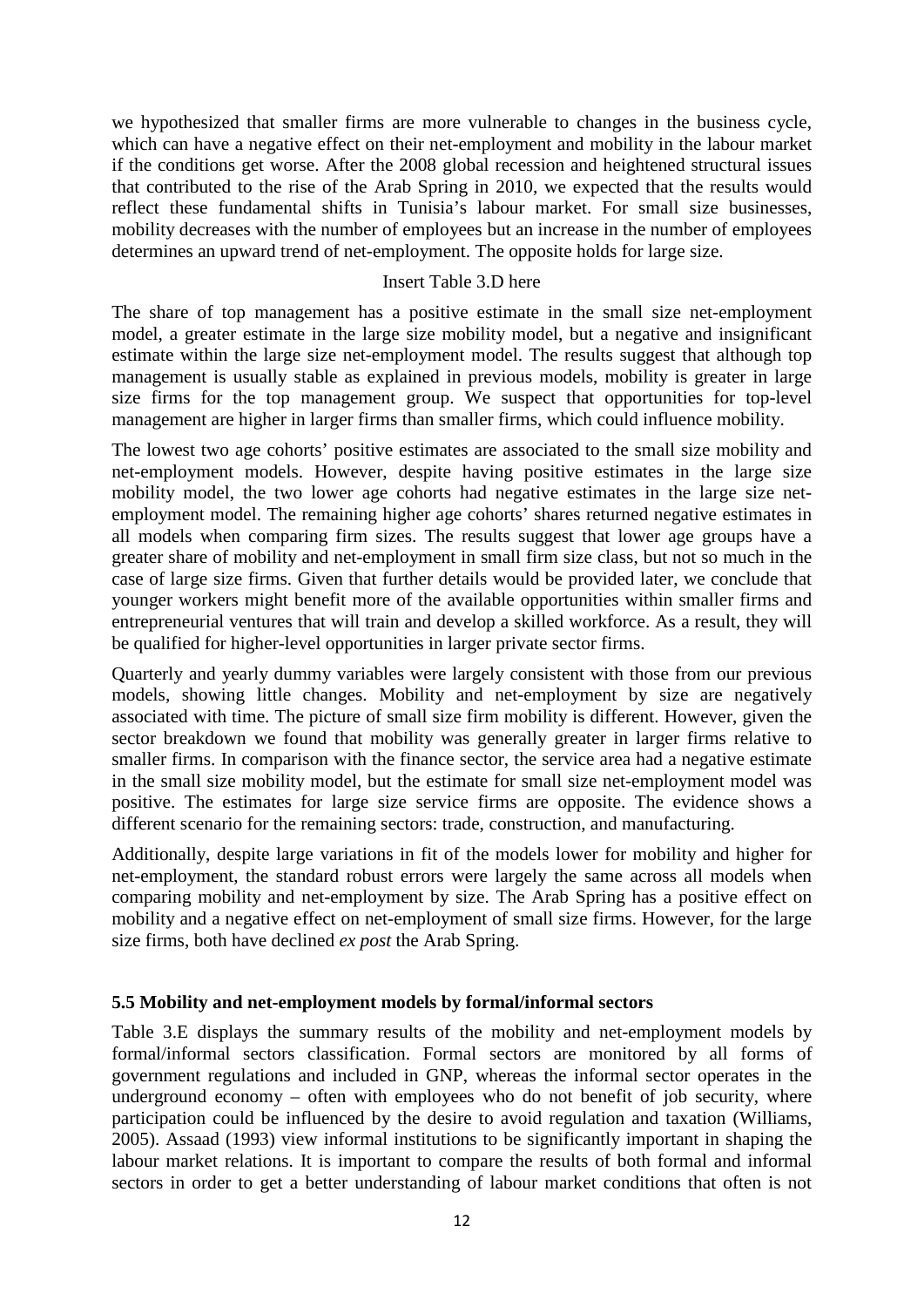reported. We considered the possibility that hiring and separation levels and rates and mobility and net-employment only reflect one side of the economy; given the focus on firm size in the previous model, we determined that the formal and informal sectors would provide greater insight into employment trends during the Arab Spring. Formal and informal are distinguished on an *ad hoc* basis by separating the industries according to their actual market characteristics. This approach is used in the absence of data regarding the formal nature of the firms operation.

#### Insert Table 3.E here

We do not find much difference in mobility and net-employment by formal nature of firms in regards with the number of employees. The younger age cohorts (age2 and age3) have positive estimates in the formal mobility model, but age3 cohort has a negative estimate in the formal net-employment model. Age2 cohort had the only positive estimate in the formal net-employment model, whereas age4 cohort had negative estimates in both formal mobility and net-employment effect. While mobility is positive in the informal sectors for all age cohorts, in the informal sector the net-employment effect is negative. The age2 cohort received the highest informal mobility estimate (0.169). The results were mixed, but suggest that the net-employment effect is greater in formal sectors for the younger age cohorts. While mobility is better in the informal sector, all age cohorts would benefit of a positive impact on net-employment in the formal sector.

All yearly and quarterly dummies signs were consistent with our previous models, which point out too little change in mobility and net-employment from 2008 to 2012. Seasonal factors were less noticeable in the results, but quarters 2, 3 and 4 had a positive estimate in the informal sector mobility model. Arab Spring was also positive in the formal and informal sectors mobility models suggesting a negative mobility and net-employment over time compared with the base year of 2007.

Furthermore, we could also consider that separation is greater in the informal sector, which could help firms adapt to changes in the business cycle at the expense of workers. This could cause some discrepancy in quarterly trends and other variables, so we considered the data as additional evidence outside of our core models described in the previous sub-sections.

#### **6. Summary and Recommendations**

One fact that remained consistent in all of our models is that hiring was relatively little changed from 2008 to 2012, which suggests that Tunisia still has lingering effects from the financial crisis and Arab Spring that will add further weight on the country's labour market. We continue to believe that Tunisians will need to see significant reform or else further frustration with labour market constraints will lead to renewed protests, and similar structural issues from the Arab Spring will come to light once again. Our results indicate that there are significant challenges faced by Tunisian youth that can be mitigated through efficient policy action that incentivizes training and development that is geared towards the private sector.

The background problem is that labour market conditions that influenced the rise of the Arab Spring continue to weigh on the potential employment gains. Even though Tunisia's labour market is improving, it is still performing below potential as several groups like the youth population continue to struggle with sustained job placement. We know that targeted reform helps to address these concerns and provides support for sustainable employment growth in the labour market. Adjustment was faster during liberalization from 1986 to 1994 and post liberalization from 1995 to 1996 (7.5%). Slower adjustment (6.8%) from 1972 to 1985 during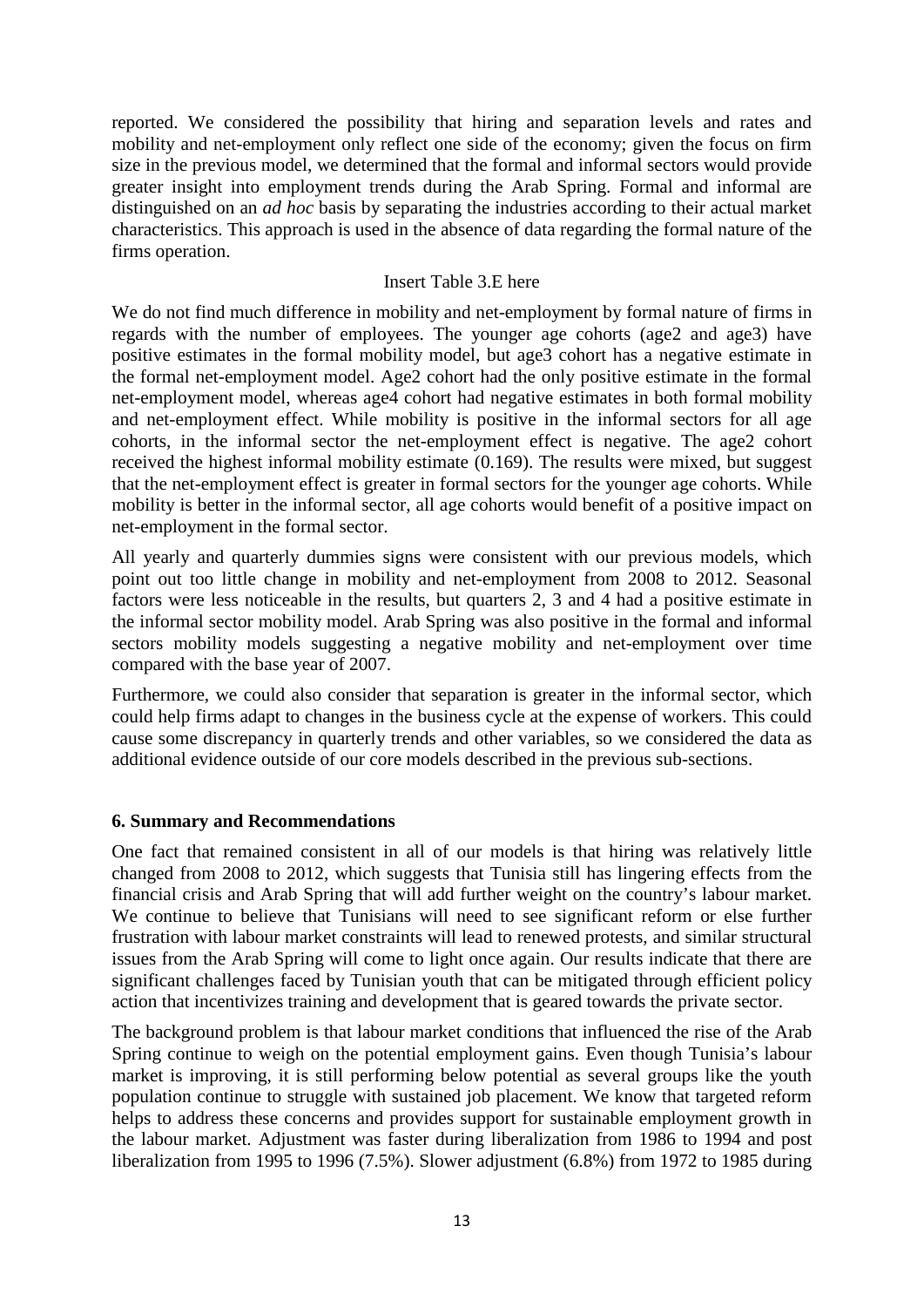pre-liberalization times show that there is much room to gain from efficient economic policy (Haouas, Yagoubi, and Heshmati; 2003).

One highlight of our results was that age is a negative factor in hiring, and a positive impact on separation. We view that employers are more likely to consider age as a factor in hiring and separation decisions. This paper further implies that age can represent years of experience, skill set and training. The results suggest that age is still a factor that is less in favour with the younger generation of job seekers, while gender is less of a factor especially as female labour force participation increases. We still saw evidence that females face some difficulties in the job market, but the additional labour supply will help especially with more efficient policy to match skill sets with private sector demand.

We also noticed that top management is more mobile in larger firms, which could stem from increased opportunities contributing to upward mobility in the corporate sector. Contrary to the top age group, lower age groups are more mobile in smaller firms, where we see most of the entry to the labour market occurring as youth gain placement with start-ups and small enterprises. The mobility and separation among firms with limited resources could be a challenge to policy that focuses on training and continued efforts to retain employees. We suggest that a revamp of the educational framework is needed in order to shift focus towards private sector employment upon graduation. This could enable many younger Tunisians to engage in entrepreneurial ventures of their own and thereby sustain hiring and continue to grow and develop into larger firms where they will eventually sustain net-employment.

The fourth quarter continued to show a seasonality effect within our results, as hiring starts to taper off in many sectors. We also noticed that mobility is positive in the informal sector, but net-employment effect is greater in the formal sector. Seasonality was less noticeable in the formal vs. informal sector analysis. Our results provide evidence of the reasons and factors behind continued struggles in Tunisia's labour market, which demand more policy action.

Tunisia will need to focus on balancing its economy to avoid heavy seasonal impact on hiring in sectors like manufacturing and services. Our results show that net-employment is greater among large firms in the formal sector which helps to increase employment in lower age cohorts. We learned that lower age cohorts are more mobile, but also face greater separation as the decision to continue education is likely to result in extra time to avoid the feeling of discouragement in the competitive labour market. Tunisian youth will need to be trained early and continue acquiring developing skills that are in line with demand through coops and internships that could lead to sustainable positive net-employment.

We view the Tunisia's government response to high unemployment resulting from the financial crisis in 2008 and Arab Spring in 2012 was not enough. A higher wage bill, job creation programs, and rising subsidies in response to increasing social welfare demands were welcomed, but the trade-off of higher government spending swelled the country's fiscal deficit in 2012. By using the results in this paper, Tunisia's government can focus on allocating resources more efficiently based on the direct impacts that result in higher or lower estimates in hiring and separation rates.

There is evidence that the unemployment rate of educated youth is higher than those provided in official statistics, increasing from 14.8 % in 2005 to 21.6 % in 2008. Our previous study found that in Tunisia, unemployment is essentially a youth issue (Haouas, Sayre and Yahoubi; 2012). The results in this paper show that age generally is a negative factor in hiring, and has a positive impact on separation. We conclude that employers are more likely to consider age as a factor in separation, which could lead to further discouragement.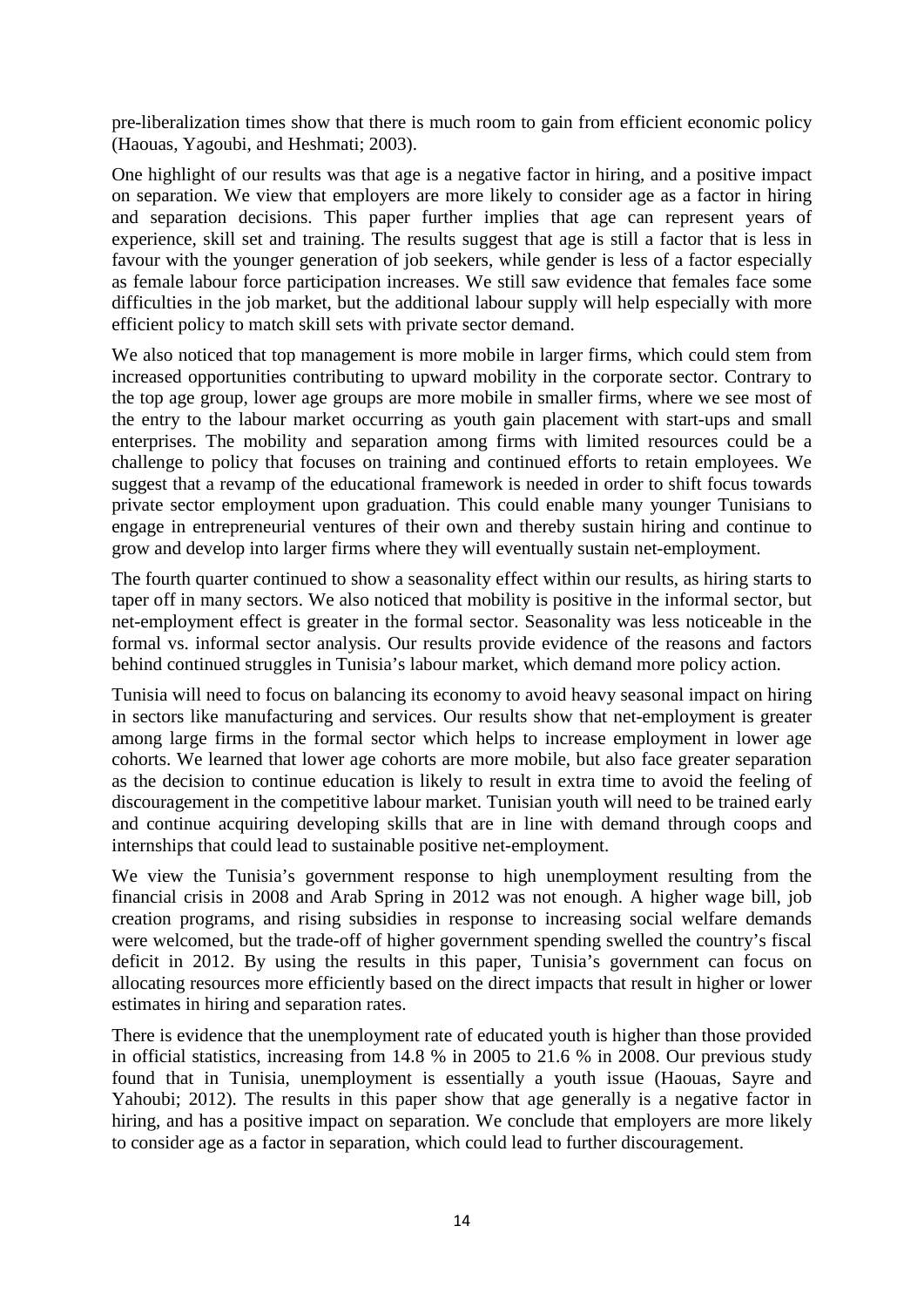Young people who delay labour market entry by way of continuing education are perhaps discouraged by low wages. In addition, emigration of skilled workers that historically reduced labour market pressures are no doubt concerning (Haouas, Yagoubi, and Salvino; 2012). In fact, a recent Gallup study conducted by Abu Dhabi Gallop Center shows the growing public distrust in the Tunisian government. As Tunisia's GDP continued to show small positive growth rate in recent years, Tunisians' life evaluations continued to plummet by 10% from 2008 to 2010 compared to an approximate 1% rise in GDP per capita over the same time period. Survey data also showed a significant lack of trust in government to provide basic services and infrastructure. The findings of the Gallup which polled 1,000 Tunisian nationals should be sufficient reason to truly get to the heart of the matter.

Sustainable public policy action starts with an in depth study of the structural problems that led up to the Arab Spring, as well as the impact of the actual event on hiring and separation rates. We will see if more efforts are required to efficiently expand employment opportunity for the youth, while reducing the strain of public sector crowd out. This will ease the constraints of an impatient majority in the labour force and thereby allow the private sector to organically break away from the recessionary past and increase its recruitment efforts to attract skilful talents. It is crucial for the new government to utilize the research presented in our study to address the concerns of the people of Tunisia who have a justified high expectations.

#### **References**

- African Development Bank, (2012), "Jobs, Justice and the Arab Spring: Inclusive Growth in North Africa", North Africa Operations Department (ORNA), pp. 1-112.
- Assaad, R. (1993), "Formal and informal Institutions in the Labor Market with Applications to the Construction Sector in Egypt", *World Development,* 21(6), 925-939.
- Bassanini, A. and P. Marianna, (2009), "Looking Inside the Perpetual-Motion Machine: Job and Worker Flows in OECD Countries",
- Berhouma, M. (2013), "The Arab Spring in Tunisia: Urgent Plea for a Public Health System Revolution." *World Neurosurgery*, 80(3), 260-263.
- Brosius, J. (2011), L'impact de la crise économique sur l'emploi au Luxembourg, CEPS/INSTEAD, Working Paper, No. 8.
- Chiraz, R. and M. Firoui (2014), "The impact of Inflation after the Revolution in Tunisia", *Procedia – Social and Behavioral Sciences*, 109(8), 246-249.
- Haern, B. (2014), "The Political Institutional and Firm Governance Determinants of Liquidity: Evidence from North Africa and the Arab Spring", *Journal of International Financial Markets, Institutions and Money*, 31, 127-158.
- Hall, R.E. (2006), "Job Loss, Job Finding, and Unemployment in the U.S. Economy over the Past Fifty Years," in Mark Gertler and Kenneth Rogoff, eds., *NBER Macroeconomics Annual 2005*, Cambridge, MA: MIT Press, pp. 101-37
- Haouas, I., M. Yagoubi and S. Salvino (2012), "The Effect of Financial Crisis on Hiring and Separation Rates: Evidence from Tunisian Labour Market", ERF Working Paper No. 720, pp. 1-19.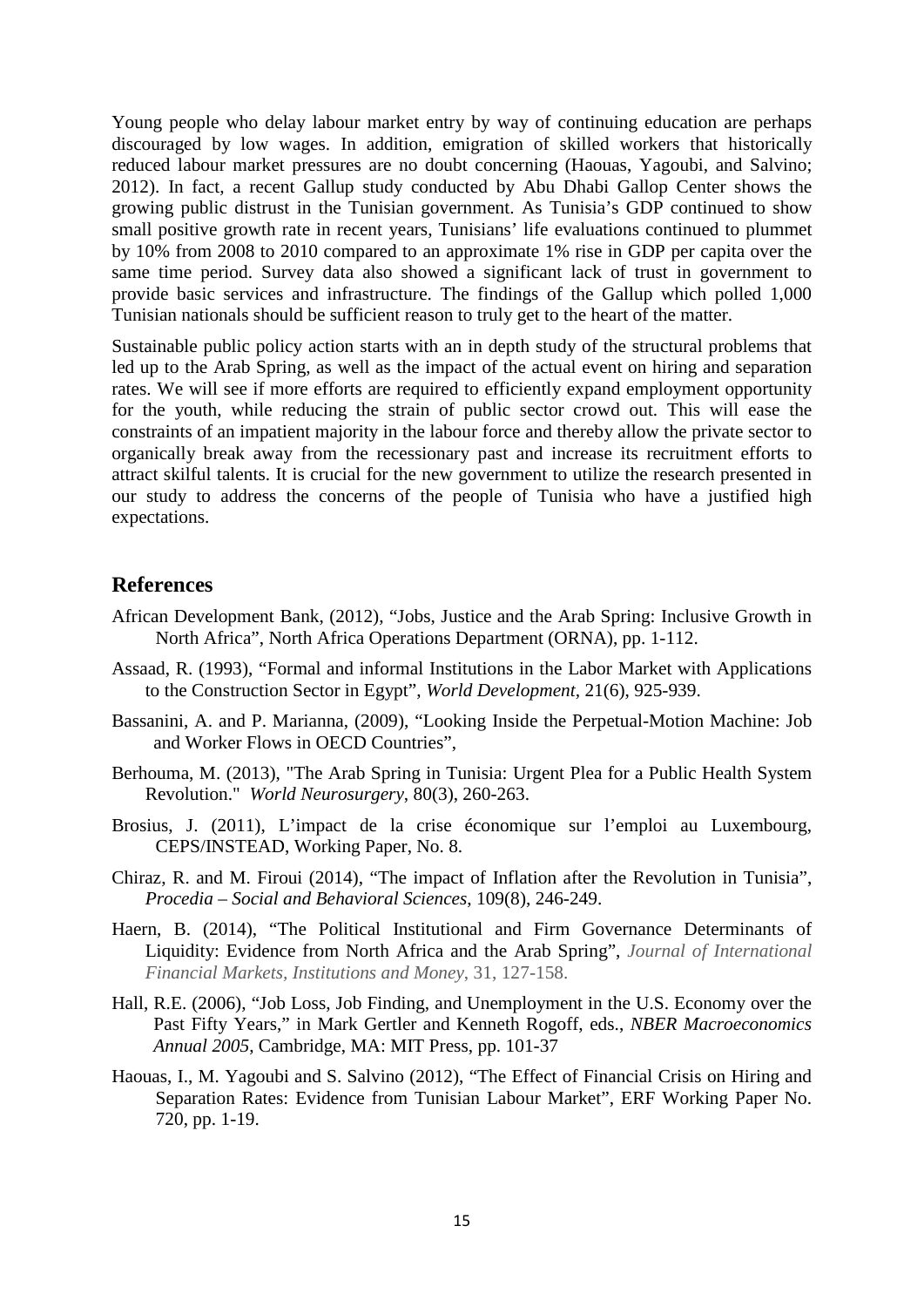- Haouas, I., E. Sayre, and M. Yahoubi (2012), "Youth Unemployment in Tunisia: Underlying Trends and an Evaluation of Policy Responses", *International Research Journal of Finance and Economics*, Issue 115, October 2012.
- Haouas. I, M. Yagoubi, and A. Heshmati (2005), "The Impact of Trade Liberalization on Employment and Wages in Tunisia Industries." *Journal of International Development*, 17 (4), 527-551.
- Haouas, I., M. Yagoubi, and A. Heshmati (2003), "Labor-Use Efficiency in Tunisian Manufacturing Industries." *Review of Middle East Economic and Finance*, 1(3), 195- 214.
- Hasim M.S., S.R.H. Tibek Z. Arifin, A. Salman and A.I.M. Koni (2014), "Gender Perspective on the Arab Spring", *Procedia – Social and Behavioral Sciences*, 102(22), 236-241.
- Hassine, N.B. (2015), "Economic Inequality in the Arab Region", *World Development,* 66, 532-556.
- Heshmati, A., and I. Haouas (2011), "Employment Efficiency and Production Risk in the Tunisian Manufacturing Industries.", ERF Working Paper No. 602, 1-31.
- International Labour Organization (ILO) (2012a), "Global Employment Trends 2012: Preventing a deeper job crisis", Geneva, pp. 1-121.
- International Labour Organization (ILO) (2012b), "Global Employment Trends for Youth", Geneva, pp. 1-57.
- Karshenas, M., V.M. Moghadam and R. Alami (2014), "Social Policy after the Arab Spring: States and Social Rights in the MENA Region", *World Development*, 64, 726-739.
- Malik, A. and B. Awadallah (2013), "The Economics of the Arab Spring." *World Development*, 45, 296-313.
- Middle East Monitor, (2012), "Arab Spring One Year On: Assessing the Transition", Economic Outlook, The Gulf, April. Available on: [www.meamonitor.com.](http://www.meamonitor.com/)
- Mortensen, D.T. and C.A. Pissarides (1994), "Job Creation and Job Destruction in the Theory of Unemployment," *Review of Economic Studies*, 61(3), 397-415.
- Schraeder, P.J. (2012), "Tunisia's Jasmine Revolution & the Arab Spring: Implications for Institutional Intervention", *Orbis*, 56(4), 662-675.
- Shimer, R. (2005), "The Cyclicality of Hires, Separations, and Job-to-Job Transitions," *Federal Reserve Bank of St. Louis Review*, 87(4), 493-507.
- Trabelsi, M.A. (2014), "Post-Political Transition in Arab Spring Countries: The Challenges", *Procedia – Social and Behavioral Sciences*, 109(8), 250-256.
- Tzannatos, Z. (2010), L'impact de la crise financière sur l'emploi dans la région méditerranéenne: l'histoire de deux rive, Crise économique, pp. 34-40. Available on: [http://www.iemed.org/anuari/2010/farticles/Tzannatos\\_impact\\_fr.pdf](http://www.iemed.org/anuari/2010/farticles/Tzannatos_impact_fr.pdf)
- United Nations Department of Economic and Social Affairs (UN DESA), (2011),"Youth Employment: Youth Perspectives on the Pursuit of Decent Work in Changing Times", World Youth Report.
- Williams, C.C. (2005). A Commodified World?: Mapping the limits of capitalism. London: Zed Books. pp. 73, 74.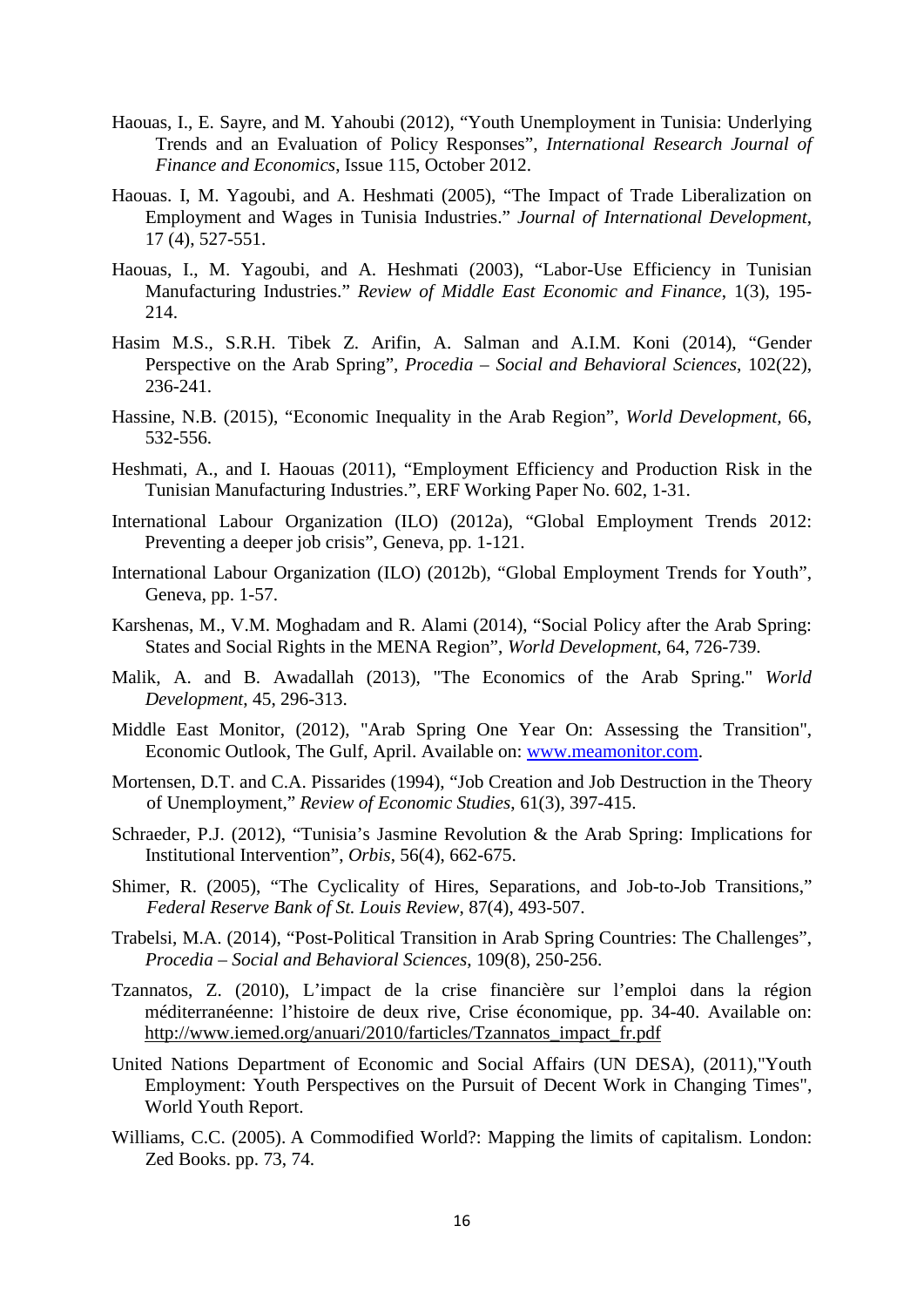World Economic Forum (WEF) (2012), "Addressing the 100 Million Youth Challenge: Perspectives on Youth Employment in the Arab World in 2012". Regional Agenda, pp.  $1-40.$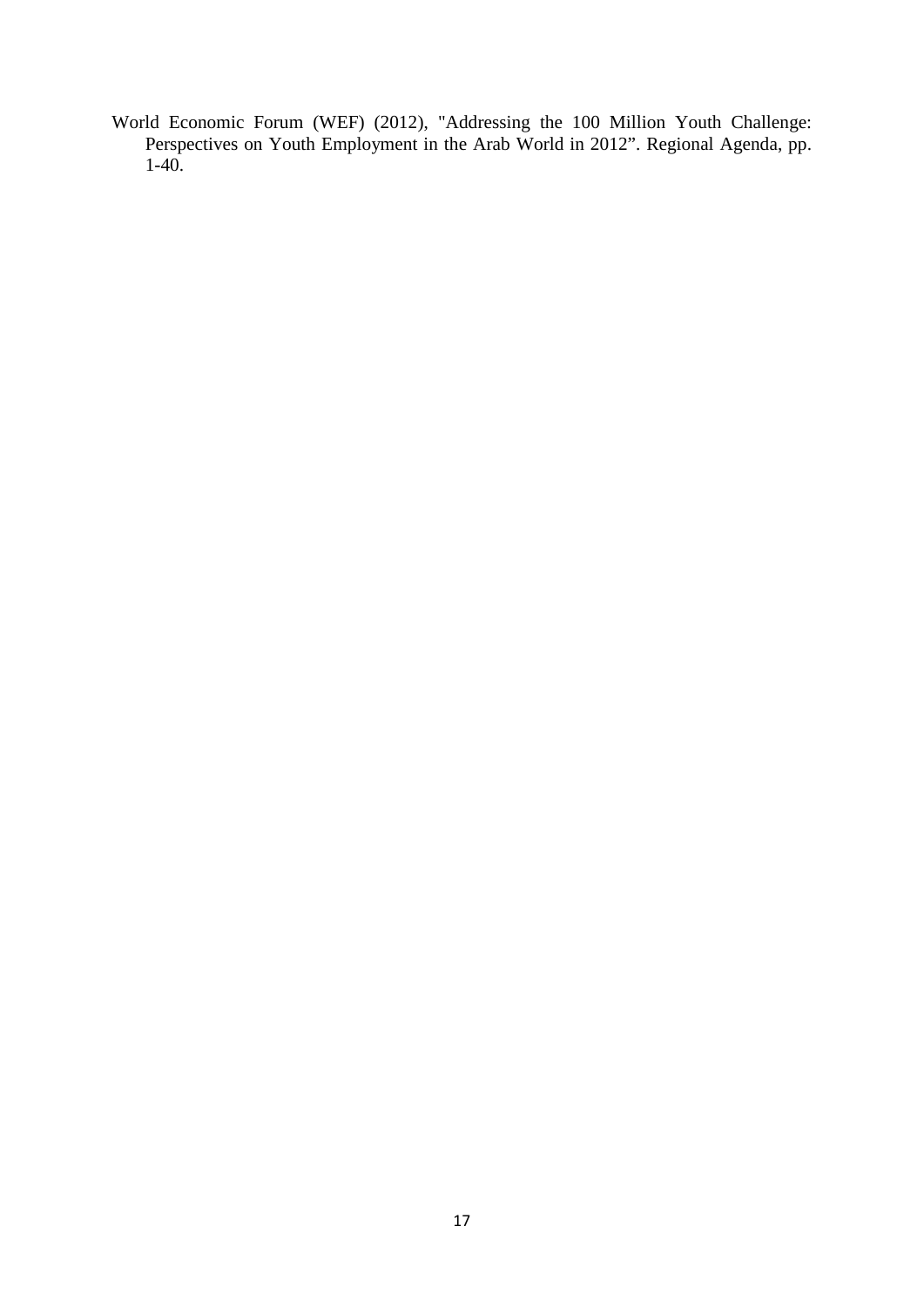## **APPENDIX**

| Variable    | Definitions            | Mean             | <b>Std Dev</b> | Minimum  | Maximum |
|-------------|------------------------|------------------|----------------|----------|---------|
| hiring*     | Hiring                 | 3.51             | 4.34           | 0.000    | 43.000  |
| separation* | Separation             | 3.510            | 5.425          | 0.000    | 121.000 |
| employee    | Employees              | 118.3.           | 126.36         | 2.000    | 604.000 |
| lowman      | Low management         | 77.66            | 88.81          | 0.000    | 443.000 |
| midman      | Middle management      | 29.41            | 33.05          | 0.000    | 254.000 |
| topman      | Top management         | 11.26            | 9.03           | 0.000    | 92.000  |
| male        | Male number            | 73.76            | 97.29          | 2.000    | 584.000 |
| female      | Female number          | $44.5^{\circ}$   | 60.73          | 0.000    | 432.000 |
| age1824     | Age 18-24 number       | 13.5'            | 15.10          | 3.000    | 173.000 |
| age2534     | Age 25-34 number       | 22.99            | 24.62          | 0.000    | 212.000 |
| age3544     | Age 35-44 number       | $33.5^{\circ}$   | 36.69          | 1.000    | 222.000 |
| age4554     | Age 45-54 number       | 36.53            | 40.14          | 1.000    | 182.000 |
| age5564     | Age 55-64 number       | 11.62            | 12.69          | 0.000    | 90.000  |
| hirerate*   | Hiring rate            | 0.02             | 0.02           | 0.000    | 0.333   |
| separate*   | Separation rate        | 0.02             | 0.02           | 0.000    | 0.500   |
| mobility*   | Mobility               | $0.0^{4}$        | 0.02           | 0.000    | 0.500   |
| netemply*   | Net-employment         | 0.00             | 0.01           | $-0.500$ | 0.333   |
| lowshare    | Low management rate    | 0.58             | 0.23           | 0.000    | 0.946   |
| midshare    | Middle management rate | 0.24             | 0.08           | 0.000    | 0.556   |
| topshare    | Top management rate    | 0.16             | 0.16           | 0.000    | 0.750   |
| malshare    | Male share             | 0.54             | 0.21           | 0.116    | 1.000   |
| femshare    | Female share           | 0.4 <sup>2</sup> | 0.21           | 0.000    | 0.884   |
| age1share   | Age 18-24 share        | 0.11             | 0.02           | $-0.088$ | 0.800   |
| age2share   | Age 25-34 share        | 0.20             | 0.07           | 0.000    | 0.685   |
| age3share   | Age 35-44 share        | 0.27             | 0.02           | 0.091    | 0.500   |
| age4share   | Age 45-54 share        | 0.29             | 0.01           | 0.070    | 0.500   |
| age5share   | Age 55-64 share        | 0.11             | 0.06           | 0.000    | 0.750   |
| trend       | Quarterly time trend   | 37.50            | 17.11          | 11.000   | 64.000  |

**Table 1. Summary statistics of the Tunisian Labour Market, 2007- 2012, 12,072 observations.**

Note: \* dependent variables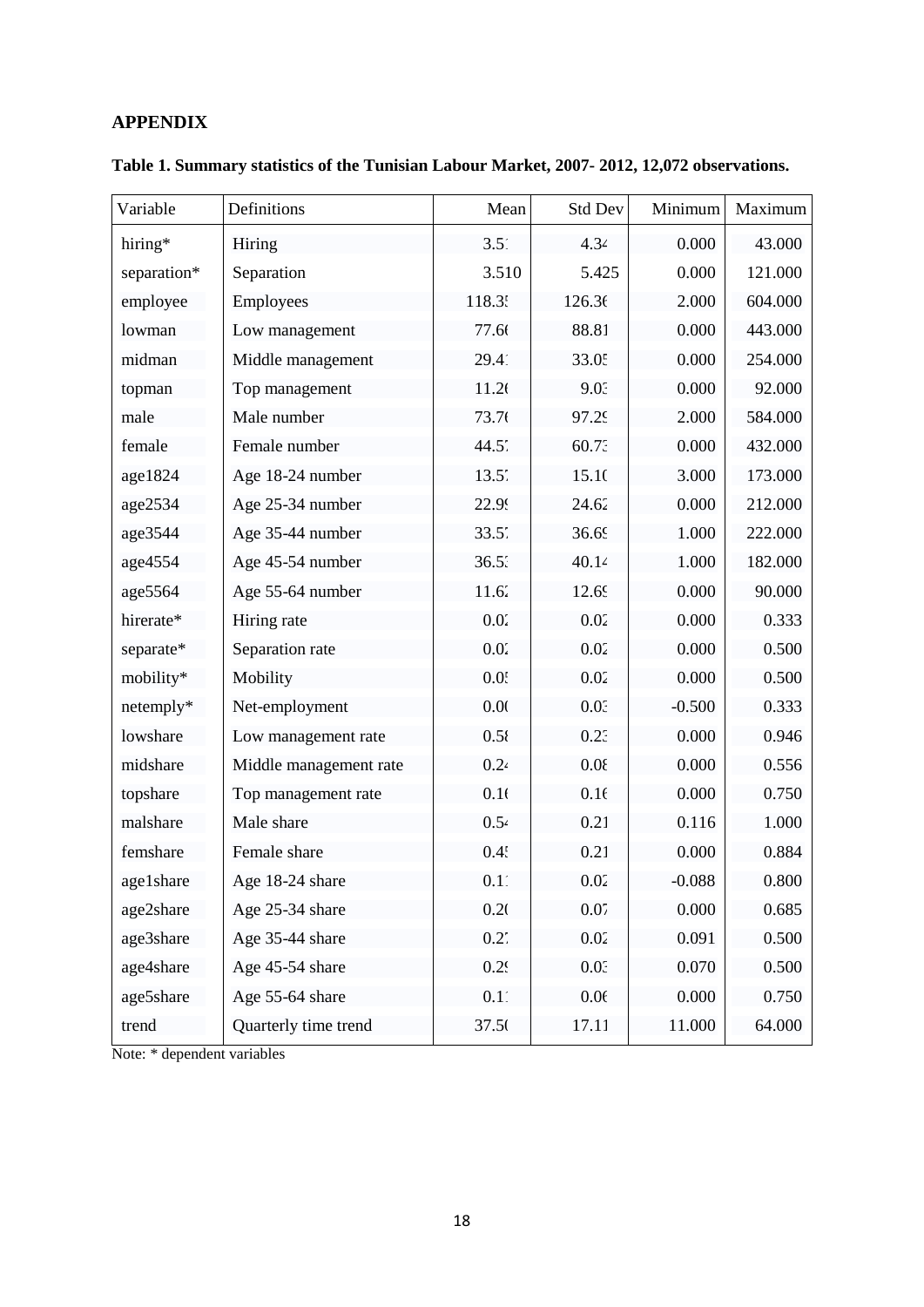|          |                   |                      |                            |                      |                      |                      |                         |                   | $Prob >  r $ under H0: Rho=0 |        |        |        |         |         |         |         |         |       |
|----------|-------------------|----------------------|----------------------------|----------------------|----------------------|----------------------|-------------------------|-------------------|------------------------------|--------|--------|--------|---------|---------|---------|---------|---------|-------|
|          | hiring            | separate             | hirerate                   | seprate              | mobility             | netemply             | employee                | lowman            | midman                       | topman | male   | female | age1824 | age2534 | age3544 | age4554 | age5564 | trend |
| hiring   | 1.0000            |                      |                            |                      |                      |                      |                         |                   |                              |        |        |        |         |         |         |         |         |       |
| separate | 0.6210<br>< .0001 | 1.0000               |                            |                      |                      |                      |                         |                   |                              |        |        |        |         |         |         |         |         |       |
| hirerate | 0.2794<br>< .0001 | $-0.0654$<br>< .0001 | 1.0000                     |                      |                      |                      |                         |                   |                              |        |        |        |         |         |         |         |         |       |
| seprate  | 0.0229<br>0.0119  | 0.4256<br>$<0.001$   | $-0.2811$<br>$<\!\! .0001$ | 1.0000               |                      |                      |                         |                   |                              |        |        |        |         |         |         |         |         |       |
| mobility | 0.2387<br>< .0001 | 0.3236<br>< .0001    | 0.5344<br>$<0001$          | 0.6608<br>< .0001    | 1.0000               |                      |                         |                   |                              |        |        |        |         |         |         |         |         |       |
| netemply | 0.1489<br>< .0001 | $-0.3197$<br>< .0001 | 0.7729<br>$<0001$          | $-0.8262$<br>< .0001 | $-0.1231$<br>$<0001$ | 1.0000               |                         |                   |                              |        |        |        |         |         |         |         |         |       |
| employee | 0.9039<br>< .0001 | 0.7943<br>< .0001    | 0.0302<br>0.0009           | 0.1374<br>$< 0001$   | 0.1447<br>$<0001$    | $-0.0730$<br>< .0001 | 1.0000                  |                   |                              |        |        |        |         |         |         |         |         |       |
| lowman   | 0.9008<br>< .0001 | 0.7658<br>$<0.001$   | 0.0460<br>< .0001          | 0.1016<br>< .0001    | 0.1255<br>< .0001    | $-0.0401$<br>< .0001 | 0.9916<br>$<\!\! .0001$ | 1.0000            |                              |        |        |        |         |         |         |         |         |       |
| midman   | 0.8643<br>< .0001 | 0.8055<br>< .0001    | 0.0046<br>0.6060           | 0.1813<br>$< 0001$   | 0.16340<br>< 0.001   | $-0.1171$<br>< .0001 | 0.9693<br>$<0001$       | 0.9347<br>< .0001 | 1.0000                       |        |        |        |         |         |         |         |         |       |
| topman   | 0.6244<br>< .0001 | 0.6352<br>< .0001    | $-0.0469$<br>$<0001$       | 0.2594<br>< .0001    | 0.1917<br>< 0.001    | $-0.1990$<br>< .0001 | 0.6918<br>< .0001       | 0.6184<br>< .0001 | 0.7098<br>$< 0001$           | 1.0000 |        |        |         |         |         |         |         |       |
| male     | 0.8233            | 0.6972               | 0.0448                     | 0.1375               | 0.1562               | $-0.0645$            | 0.8843                  | 0.9041            | 0.7690                       | 0.6665 | 1.0000 |        |         |         |         |         |         |       |

# **Table 2: Pearson's Correlation Coefficients / p-values, 12,072 observations**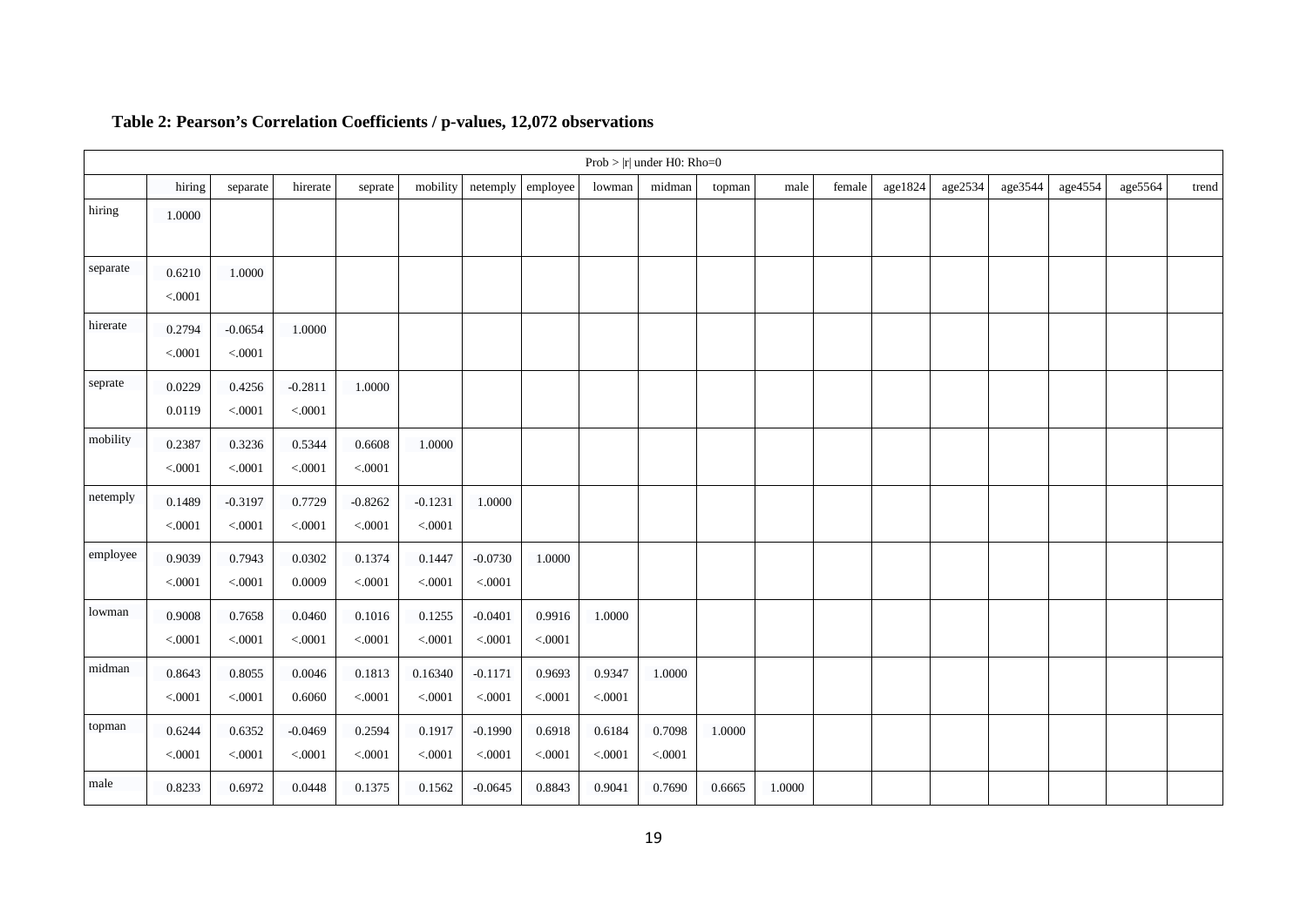|         |           |          |           |         |           |           |          |         | Prob $>$  r  under H0: Rho=0 |          |           |         |          |          |           |           |          |        |
|---------|-----------|----------|-----------|---------|-----------|-----------|----------|---------|------------------------------|----------|-----------|---------|----------|----------|-----------|-----------|----------|--------|
|         | hiring    | separate | hirerate  | seprate | mobility  | netemply  | employee | lowman  | midman                       | topman   | male      | female  | age1824  | age2534  | age3544   | age4554   | age5564  | trend  |
|         | < .0001   | < 0.0001 | < .0001   | < .0001 | < .0001   | < .0001   | < .0001  | < .0001 | < .0001                      | < .0001  |           |         |          |          |           |           |          |        |
| female  | 0.5617    | 0.5357   | $-0.0091$ | 0.0656  | 0.0506    | $-0.0487$ | 0.6639   | 0.6146  | 0.7848                       | 0.3716   | 0.2380    | 1.0000  |          |          |           |           |          |        |
|         | < .0001   | < .0001  | 0.3130    | < .0001 | < .0001   | < .0001   | < .0001  | < .0001 | < .0001                      | < .0001  | < .0001   |         |          |          |           |           |          |        |
| age1824 | 0.8900    | 0.8082   | 0.0299    | 0.1547  | 0.1597    | $-0.0847$ | 0.9848   | 0.9727  | 0.9619                       | 0.6921   | 0.8727    | 0.6510  | 1.0000   |          |           |           |          |        |
|         | < .0001   | < .0001  | 0.0010    | < .0001 | < .0001   | < .0001   | < 0.0001 | < .0001 | < .0001                      | < 0.0001 | < .0001   | < .0001 |          |          |           |           |          |        |
| age2534 | 0.8793    | 0.7622   | 0.0536    | 0.0970  | 0.1274    | $-0.0326$ | 0.9606   | 0.9495  | 0.9519                       | 0.6179   | 0.7714    | 0.7627  | 0.9409   | 1.0000   |           |           |          |        |
|         | < .0001   | < 0.0001 | < .0001   | < .0001 | < .0001   | 0.0003    | < .0001  | < .0001 | < .0001                      | < 0.0001 | < .0001   | < .0001 | < .0001  |          |           |           |          |        |
| age3544 | 0.8983    | 0.8069   | 0.0236    | 0.1535  | 0.1537    | $-0.0876$ | 0.9975   | 0.9862  | 0.9733                       | 0.6954   | 0.8815    | 0.6633  | 0.9858   | 0.9526   | 1.00000   |           |          |        |
|         | < .0001   | < .0001  | 0.0094    | < .0001 | < 0001    | < .0001   | < 0001   | < .0001 | < .0001                      | < 0.0001 | < .0001   | < .0001 | < .0001  | < 0.0001 |           |           |          |        |
| age4554 | 0.8880    | 0.7791   | 0.0207    | 0.1426  | 0.1418    | $-0.0821$ | 0.9931   | 0.9851  | 0.9629                       | 0.6822   | 0.8799    | 0.6573  | 0.9708   | 0.9380   | 0.9915    | 1.0000    |          |        |
|         | < .0001   | < 0.0001 | 0.0227    | < .0001 | < .0001   | < .0001   | < .0001  | < .0001 | < 0.0001                     | < .0001  | < .0001   | < .0001 | < 0.0001 | < 0.0001 | < 0.0001  |           |          |        |
| age5564 | 0.8179    | 0.6792   | 0.0233    | 0.1107  | 0.1158    | $-0.0595$ | 0.8904   | 0.9011  | 0.7930                       | 0.6940   | 0.9355    | 0.3541  | 0.8622   | 0.7762   | 0.8788    | 0.8835    | 1.0000   |        |
|         | < .0001   | < 0.0001 | 0.0104    | < .0001 | < 0001    | < .0001   | < 0001   | < .0001 | < .0001                      | < .0001  | < .0001   | < .0001 | < 0.0001 | < 0.0001 | < .0001   | < 0.0001  |          |        |
| trend   | $-0.0904$ | 0.0738   | $-0.2650$ | 0.1413  | $-0.0827$ | $-0.2490$ | 0.0076   | 0.0104  | 0.0005                       | 0.0026   | $-0.0002$ | 0.0164  | 0.0028   | 0.0246   | $-0.0006$ | $-0.0041$ | 0.0383   | 1.0000 |
|         | < .0001   | < .0001  | < .0001   | < .0001 | < .0001   | < .0001   | 0.4005   | 0.2493  | 0.9510                       | 0.7739   | 0.9756    | 0.0701  | 0.7546   | 0.0067   | 0.9468    | 0.6473    | < 0.0001 |        |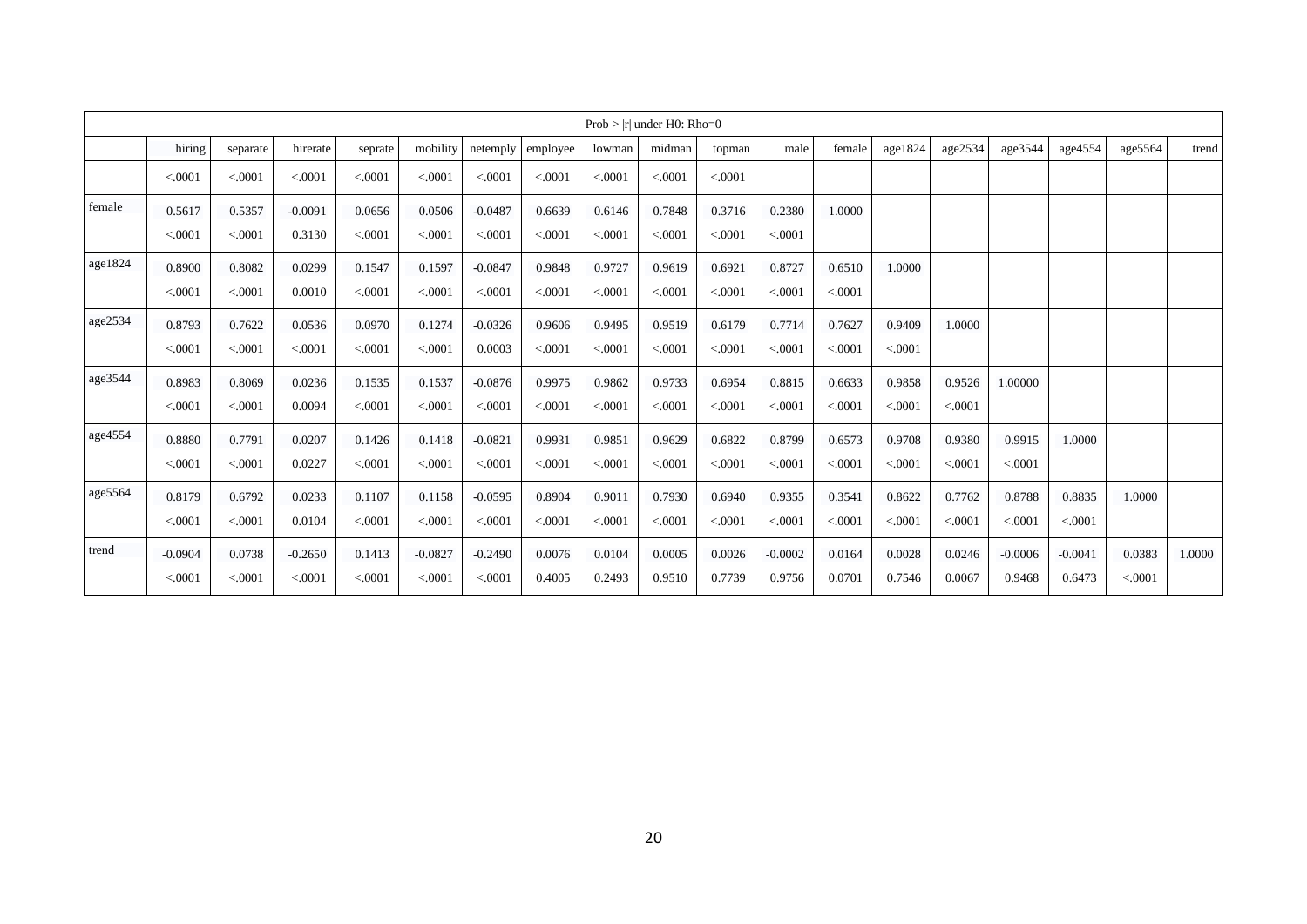|                      |            | Hiring level |         |            | Separation level |         |
|----------------------|------------|--------------|---------|------------|------------------|---------|
| Variable             | Parameter  | Robust       | Pr >  t | Parameter  | Robust           | Pr >  t |
|                      | Estimate   | Std Err      |         | Estimate   | Std Err          |         |
| Intercept            | 1.85453    | 0.14136      | < .0001 | $-5.05177$ | 1.07009          | < .0001 |
| employee             | 0.03689    | 0.01800      | 0.0404  | $-0.18653$ | 0.11774          | 0.1131  |
| midman               | 0.06075    | 0.01709      | 0.0004  | 0.23032    | 0.08720          | 0.0083  |
| topman               | $-0.02647$ | 0.01006      | 0.0085  | 0.15660    | 0.05977          | 0.0088  |
| male                 | 0.01538    | 0.00253      | < .0001 | 0.02477    | 0.01074          | 0.0211  |
| age2534              | 0.04652    | 0.01886      | 0.0137  | 0.13447    | 0.11948          | 0.2604  |
| age3544              | $-0.08418$ | 0.03648      | 0.0211  | 0.33688    | 0.23973          | 0.1600  |
| $age455\overline{4}$ | $-0.04259$ | 0.02185      | 0.0513  | 0.00541    | 0.09892          | 0.9564  |
| age5564              | $-0.00051$ | 0.01791      | 0.9773  | 0.11995    | 0.11069          | 0.2786  |
| d2008                | $-1.24498$ | 0.04780      | < .0001 | 0.94081    | 0.10828          | < .0001 |
| d2009                | $-2.80717$ | 0.04452      | < .0001 | 2.18357    | 0.05928          | < .0001 |
| d2010                | $-1.02244$ | 0.04763      | < .0001 | 0.80842    | 0.08740          | < .0001 |
| d2011                | $-1.97511$ | 0.07731      | < .0001 | 2.81988    | 0.37482          | < .0001 |
| d2012                | $-1.27828$ | 0.04840      | < .0001 | 0.94125    | 0.10823          | < .0001 |
| quart2               | $-0.05162$ | 0.03501      | 0.1404  | 0.12368    | 0.04948          | 0.0124  |
| quart3               | $-0.31303$ | 0.03350      | < .0001 | 0.45159    | 0.06597          | < .0001 |
| quart4               | $-1.38874$ | 0.04007      | < .0001 | 1.19839    | 0.05251          | < .0001 |
| service              | 0.30787    | 0.14171      | 0.0298  | 3.35966    | 1.11665          | 0.0026  |
| trade                | $-0.01626$ | 0.15892      | 0.9185  | 3.38169    | 1.20936          | 0.0052  |
| construct            | $-0.05312$ | 0.17327      | 0.7592  | 3.46248    | 1.20010          | 0.0039  |
| manufact             | $-0.56138$ | 0.16138      | 0.0005  | 2.66097    | 0.96582          | 0.0059  |
| arab spring          | $-0.96807$ | 0.08507      | < .0001 | $-0.21998$ | 0.41864          | 0.5993  |
|                      |            |              |         |            |                  |         |
| R <sub>2</sub> adj   | 0.8964     |              |         | 0.7482     |                  |         |
| <b>RMSE</b>          | 1.3992     |              |         | 2.7227     |                  |         |
| F-value              | 4974.4500  |              |         | 1708.5600  |                  |         |

**Table 3.A Hiring and Separation levels Pooled parameter estimates**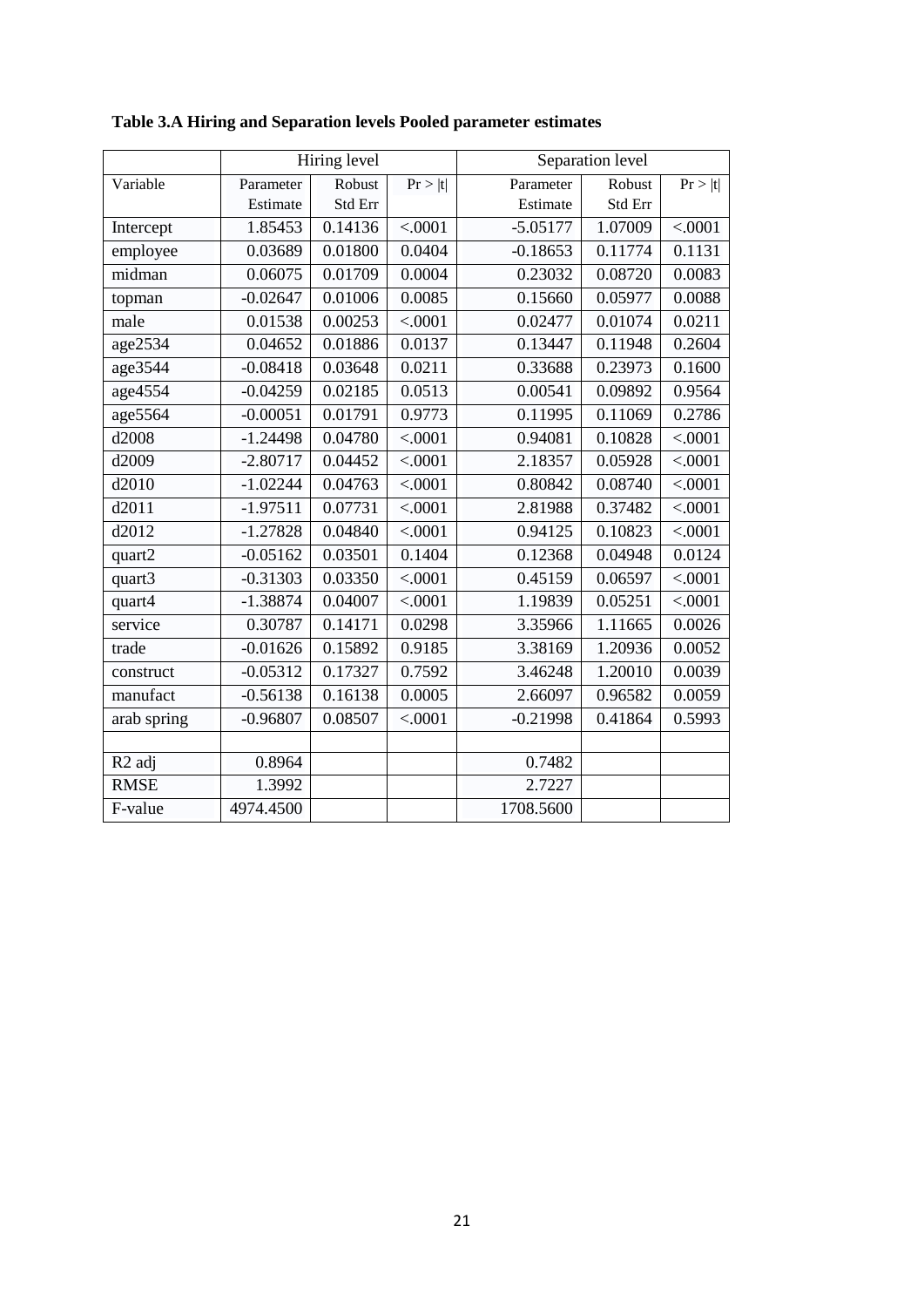|                    |            | Hiring rate |         |            | Separation rate |         |
|--------------------|------------|-------------|---------|------------|-----------------|---------|
| Variable           | Parameter  | Robust      | Pr >  t | Parameter  | Robust          | Pr >  t |
|                    | Estimate   | Std Err     |         | Estimate   | Std Err         |         |
| Intercept          | 0.09886    | 0.01969     | < .0001 | $-0.10813$ | 0.03216         | 0.0008  |
| employee           | 0.00001    | 0.000001    | < .0001 | 0.000005   | 0.000002        | 0.0065  |
| midshare           | $-0.09477$ | 0.03117     | 0.0024  | 0.07820    | 0.05604         | 0.1629  |
| topshare           | 0.00096    | 0.00632     | 0.8787  | $-0.01034$ | 0.00934         | 0.2685  |
| maleshare          | 0.04005    | 0.00802     | < .0001 | 0.05248    | 0.01720         | 0.0023  |
| age2share          | 0.03375    | 0.01931     | 0.0806  | 0.04518    | 0.03121         | 0.1477  |
| age3share          | $-0.07239$ | 0.03365     | 0.0315  | 0.23340    | 0.06324         | 0.0002  |
| age4share          | $-0.04327$ | 0.02149     | 0.0441  | $-0.02333$ | 0.04170         | 0.5758  |
| age5share          | $-0.05403$ | 0.01806     | 0.0028  | 0.06590    | 0.02995         | 0.0278  |
| d2008              | $-0.01766$ | 0.00054     | < .0001 | 0.00986    | 0.00054         | < .0001 |
| d2009              | $-0.03396$ | 0.00045     | < .0001 | 0.01833    | 0.00065         | < .0001 |
| d2010              | $-0.01442$ | 0.00055     | < .0001 | 0.00949    | 0.00059         | < .0001 |
| d2011              | $-0.02736$ | 0.00069     | < .0001 | 0.01684    | 0.00163         | < .0001 |
| d2012              | $-0.01787$ | 0.00054     | < .0001 | 0.00986    | 0.00055         | < .0001 |
| quart2             | $-0.00059$ | 0.00042     | 0.1626  | 0.00029    | 0.00039         | 0.4652  |
| quart3             | $-0.00377$ | 0.00041     | < .0001 | 0.00486    | 0.00047         | < .0001 |
| quart4             | $-0.01331$ | 0.00043     | < .0001 | 0.01396    | 0.00051         | < .0001 |
| service            | $-0.01525$ | 0.00795     | 0.0549  | $-0.00625$ | 0.01232         | 0.6121  |
| trade              | $-0.01361$ | 0.00645     | 0.0347  | 0.00401    | 0.00970         | 0.6790  |
| construct          | $-0.03051$ | 0.00958     | 0.0014  | $-0.01798$ | 0.01655         | 0.2775  |
| manufact           | $-0.00948$ | 0.00457     | 0.0381  | 0.00329    | 0.00671         | 0.6241  |
| arab spring        | $-0.00760$ | 0.00071     | < .0001 | 0.00664    | 0.00183         | 0.0003  |
|                    |            |             |         |            |                 |         |
| R <sub>2</sub> adj | 0.4672     |             |         | 0.3396     |                 |         |
| <b>RMSE</b>        | 2.4395     |             |         | 0.0191     |                 |         |
| F-value            | 505.0600   |             |         | 296.6100   |                 |         |

**Table 3.B Hiring and Separation rates Pooled parameter estimates**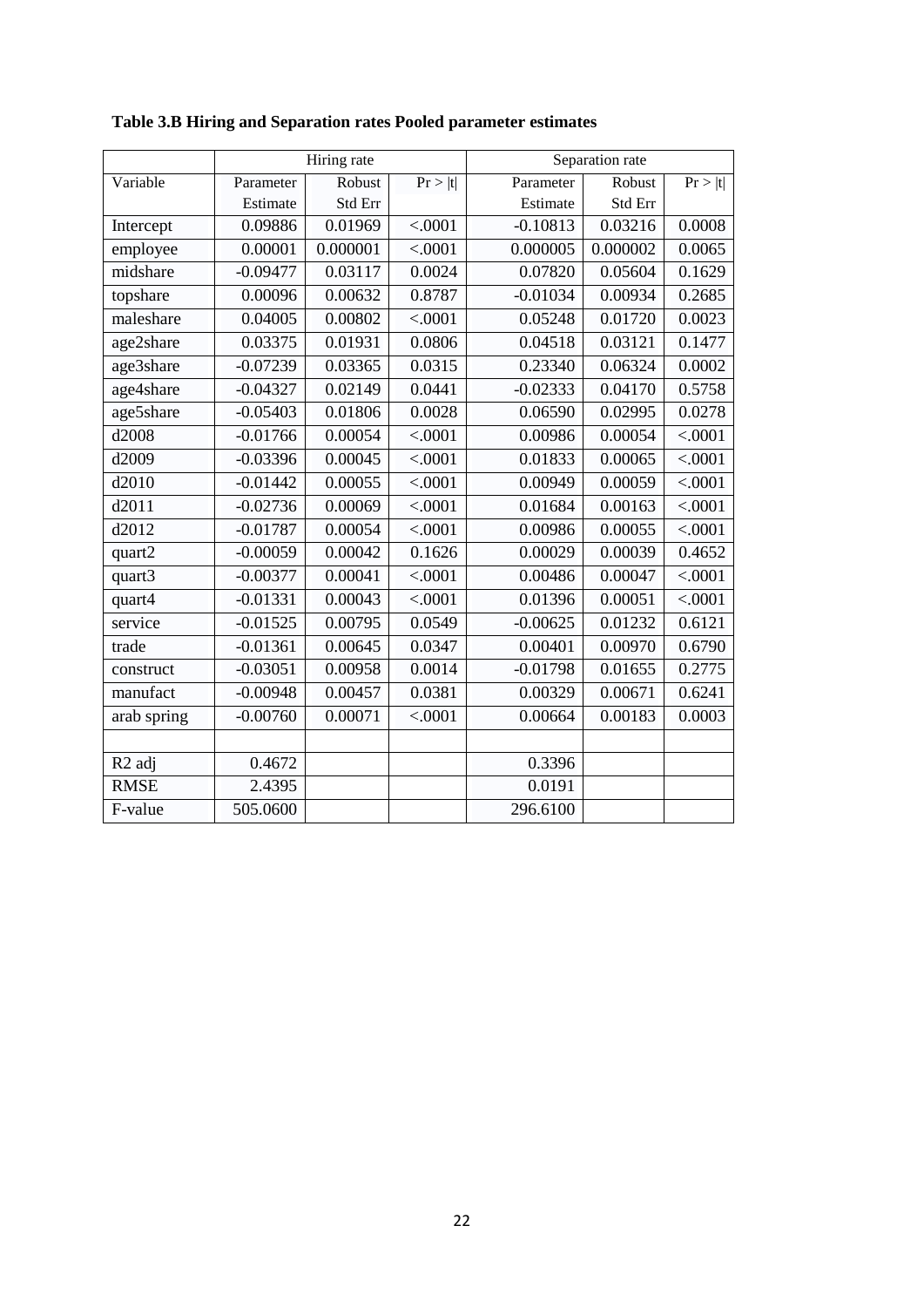|                    |            | Mobility |         |            | Net-employment |                       |
|--------------------|------------|----------|---------|------------|----------------|-----------------------|
| Variable           | Parameter  | Robust   | Pr >  t | Parameter  | Robust         | $\overline{Pr} >  t $ |
|                    | Estimate   | Std Err  |         | Estimate   | Std Err        |                       |
| Intercept          | $-0.00927$ | 0.03688  | 0.8016  | 0.20699    | 0.03852        | < .0001               |
| employee           | 0.000018   | 0.000002 | < .0001 | 0.000008   | 0.000002       | 0.0002                |
| midshare           | 0.01657    | 0.05979  | 0.7817  | $-0.17297$ | 0.06817        | 0.0112                |
| topshare           | $-0.00937$ | 0.01101  | 0.3947  | 0.01130    | 0.01154        | 0.3276                |
| maleshare          | 0.09253    | 0.02001  | < .0001 | $-0.01242$ | 0.01788        | 0.4873                |
| age2share          | 0.07892    | 0.03599  | 0.0284  | $-0.01143$ | 0.03739        | 0.7598                |
| age3share          | 0.16101    | 0.06993  | 0.0213  | $-0.30580$ | 0.07331        | < .0001               |
| age4share          | $-0.06660$ | 0.04803  | 0.1656  | $-0.01994$ | 0.04577        | 0.6631                |
| age5share          | $-0.01188$ | 0.03380  | 0.7253  | $-0.11993$ | 0.03610        | 0.0009                |
| d2008              | $-0.00779$ | 0.00076  | < .0001 | $-0.02752$ | 0.00075        | < .0001               |
| d2009              | $-0.01564$ | 0.00078  | < .0001 | $-0.05229$ | 0.00079        | < .0001               |
| d2010              | $-0.00492$ | 0.00075  | < .0001 | $-0.02391$ | 0.00087        | < .0001               |
| d2011              | $-0.01051$ | 0.00181  | < .0001 | $-0.04420$ | 0.00174        | < .0001               |
| d2012              | $-0.00801$ | 0.00077  | < .0001 | $-0.02774$ | 0.00077        | < .0001               |
| quart2             | $-0.00030$ | 0.00059  | 0.6121  | $-0.00088$ | 0.00056        | 0.1201                |
| quart3             | 0.00108    | 0.00064  | 0.0949  | $-0.00863$ | 0.00061        | < .0001               |
| quart4             | 0.00065    | 0.00066  | 0.3301  | $-0.02727$ | 0.00067        | < .0001               |
| service            | $-0.02150$ | 0.01373  | 0.1173  | $-0.00900$ | 0.01554        | 0.5624                |
| trade              | $-0.00960$ | 0.01134  | 0.3972  | $-0.01763$ | 0.01194        | 0.1399                |
| construct          | $-0.04849$ | 0.01818  | 0.0077  | $-0.01253$ | 0.02003        | 0.5314                |
| manufact           | $-0.00620$ | 0.00792  | 0.4343  | $-0.01277$ | 0.00831        | 0.1243                |
| arab spring        | $-0.00096$ | 0.00201  | 0.6340  | $-0.01423$ | 0.00192        | < .0001               |
|                    |            |          |         |            |                |                       |
| R <sub>2</sub> adj | 0.1274     |          |         | 0.5471     |                |                       |
| <b>RMSE</b>        | 0.0248     |          |         | 0.0238     |                |                       |
| F-value            | 84.9600    |          |         | 695.4300   |                |                       |

**Table 3.C Mobility and Net-employment parameter estimates**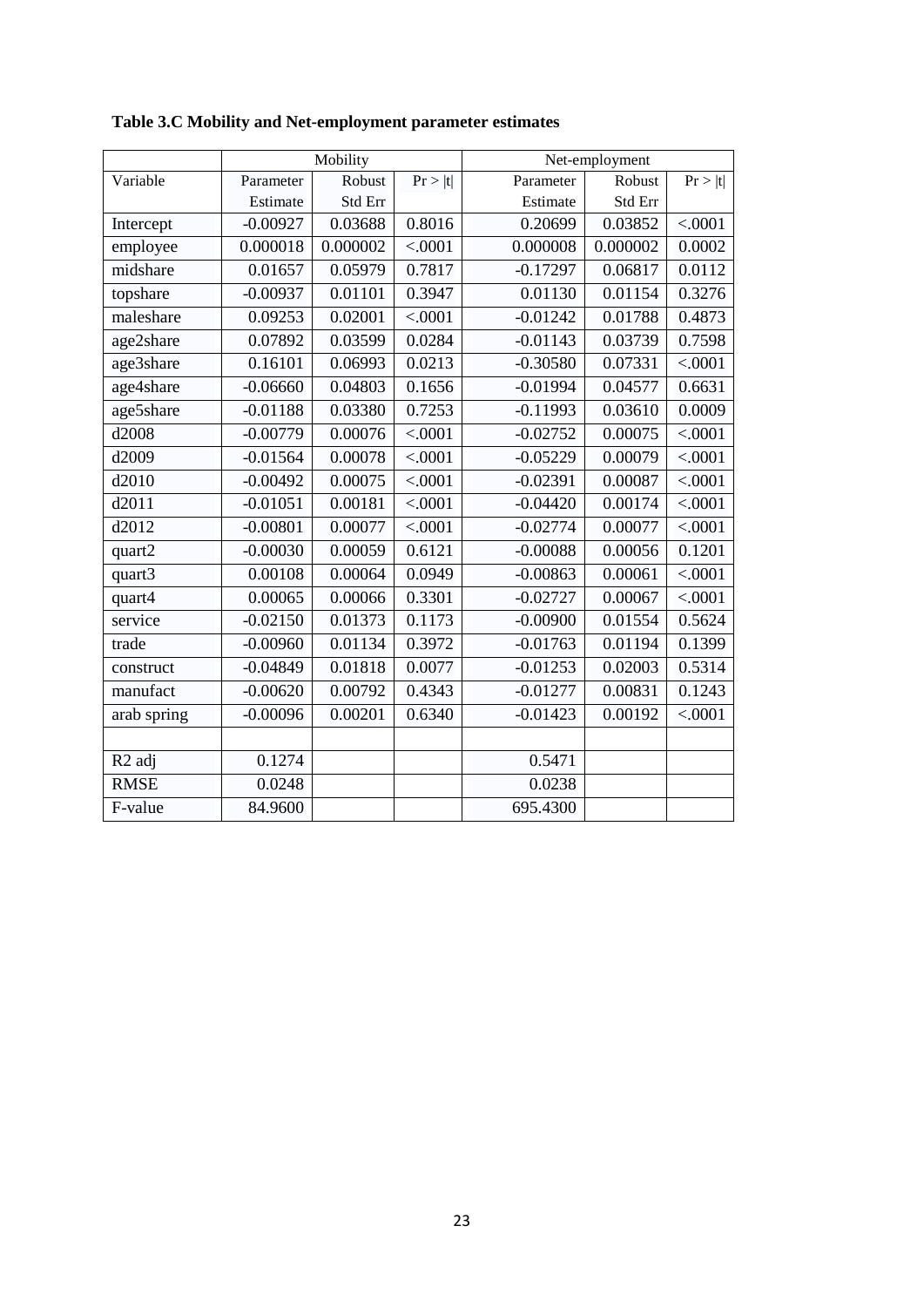# **Table 3.D Mobility and Net-employment parameter estimates by firm size**

|                    |            | Small Size |         |            | Small Size     |         |            | Large Size |         | Large Size  |                |                |  |
|--------------------|------------|------------|---------|------------|----------------|---------|------------|------------|---------|-------------|----------------|----------------|--|
|                    |            | Mobility   |         |            | Net-employment |         |            | Mobility   |         |             | Net-employment |                |  |
| Variable           | Parameter  | Robust     | Pr >  t | Parameter  | Robust         | Pr >  t | Parameter  | Robust     | Pr >  t | Parameter   | Robust         | Pr >  t        |  |
|                    | Estimate   | Std Err    |         | Estimate   | Std Err        |         | Estimate   | Std Err    |         | Estimate    | Std Err        |                |  |
| Intercept          | $-0.04386$ | 0.03713    | 0.2376  | 0.20581    | 0.04032        | < .0001 | $-0.10048$ | 0.07998    | 0.2091  | 0.33057     | 0.06937        | < .0001        |  |
| employee           | $-0.00023$ | 0.00006    | 0.0001  | 0.00027    | 0.00006        | < .0001 | 0.00002    | 0.000002   | < .0001 | $-1.129E-7$ | 0.000002       | 0.9472         |  |
| midshare           | $-0.07978$ | 0.05868    | 0.1740  | $-0.15887$ | 0.07596        | 0.0365  | 0.30453    | 0.10301    | 0.0031  | $-0.24078$  | 0.10069        | 0.0168         |  |
| topshare           | $-0.01669$ | 0.01212    | 0.1684  | 0.03565    | 0.01305        | 0.0063  | 0.07283    | 0.04816    | 0.1306  | $-0.08131$  | 0.05077        | 0.1093         |  |
| maleshare          | 0.18973    | 0.03016    | < .0001 | $-0.03609$ | 0.03071        | 0.2400  | 0.01093    | 0.01864    | 0.5579  | $-0.00256$  | 0.01763        | 0.8844         |  |
| age2share          | 0.11441    | 0.03701    | 0.0020  | 0.00207    | 0.04066        | 0.9594  | 0.09497    | 0.06838    | 0.1649  | $-0.13136$  | 0.06318        | 0.0377         |  |
| age3share          | 0.09923    | 0.06440    | 0.1234  | $-0.27050$ | 0.07195        | 0.0002  | 0.06179    | 0.13341    | 0.6433  | $-0.36833$  | 0.13950        | 0.0083         |  |
| age4share          | $-0.02010$ | 0.05196    | 0.6989  | $-0.06365$ | 0.05266        | 0.2268  | $-0.09588$ | 0.08232    | 0.2442  | $-0.09446$  | 0.08749        | 0.2803         |  |
| age5share          | $-0.05704$ | 0.03553    | 0.1085  | $-0.12077$ | 0.04066        | 0.0030  | $-0.00980$ | 0.06131    | 0.8731  | $-0.16975$  | 0.05563        | 0.0023         |  |
| d2008              | $-0.00819$ | 0.00131    | < .0001 | $-0.03827$ | 0.00128        | < .0001 | $-0.00338$ | 0.00067    | < .0001 | $-0.01699$  | 0.00062        | < .0001        |  |
| d2009              | $-0.02365$ | 0.00129    | < .0001 | $-0.06317$ | 0.00133        | < .0001 | $-0.00547$ | 0.00058    | < .0001 | $-0.04023$  | 0.00051        | < .0001        |  |
| d2010              | $-0.00455$ | 0.00134    | 0.0007  | $-0.03153$ | 0.00159        | < .0001 | $-0.00224$ | 0.00063    | 0.0004  | $-0.01567$  | 0.00064        | < .0001        |  |
| d2011              | $-0.02586$ | 0.00277    | < .0001 | $-0.04924$ | 0.00270        | < .0001 | 0.00402    | 0.00184    | 0.0286  | $-0.03660$  | 0.00180        | < .0001        |  |
| d2012              | $-0.00848$ | 0.00134    | < .0001 | $-0.03849$ | 0.00131        | < .0001 | $-0.00357$ | 0.00068    | < .0001 | $-0.01719$  | 0.00062        | $\sqrt{0.001}$ |  |
| quart2             | $-0.00129$ | 0.00105    | 0.2201  | $-0.00115$ | 0.00101        | 0.2544  | 0.00106    | 0.00046    | 0.0212  | $-0.00063$  | 0.00043        | 0.1426         |  |
| quart3             | 0.00316    | 0.00112    | 0.0048  | $-0.01207$ | 0.00109        | < .0001 | $-0.00032$ | 0.00052    | 0.5417  | $-0.00520$  | 0.00045        | < .0001        |  |
| quart4             | 0.00478    | 0.00115    | < .0001 | $-0.03446$ | 0.00121        | < .0001 | $-0.00297$ | 0.00048    | < .0001 | $-0.01992$  | 0.00047        | < .0001        |  |
| service            | $-0.03736$ | 0.01362    | 0.0061  | 0.00039    | 0.01740        | 0.9818  | 0.08184    | 0.03038    | 0.0071  | $-0.06046$  | 0.02993        | 0.0434         |  |
| trade              | 0.00214    | 0.01115    | 0.8478  | $-0.01401$ | 0.01136        | 0.2176  | 0.05650    | 0.02905    | 0.0518  | $-0.06165$  | 0.02990        | 0.0392         |  |
| construct          | $-0.09209$ | 0.02048    | < .0001 | $-0.00195$ | 0.02562        | 0.9394  | 0.07889    | 0.03322    | 0.0176  | $-0.06693$  | 0.03174        | 0.0350         |  |
| manufact           | $-0.01117$ | 0.00813    | 0.1697  | $-0.00672$ | 0.00797        | 0.3991  | 0.05312    | 0.02464    | 0.0311  | $-0.05480$  | 0.02555        | 0.0320         |  |
| arab spring        | 0.00962    | 0.00317    | 0.0024  | $-0.02239$ | 0.00311        | < .0001 | $-0.00936$ | 0.00199    | < .0001 | $-0.00757$  | 0.00199        | 0.0001         |  |
|                    |            |            |         |            |                |         |            |            |         |             |                |                |  |
| R <sub>2</sub> adj | 0.1511     |            |         | 0.5445     |                |         | 0.3463     |            |         | 0.6696      |                |                |  |
| <b>RMSE</b>        | 0.0302     |            |         | 0.0297     |                |         | 0.0146     |            |         | 0.0138      |                |                |  |
| F-value            | 52.8700    |            |         | 349.3900   |                |         | 151.0900   |            |         | 575.0500    |                |                |  |